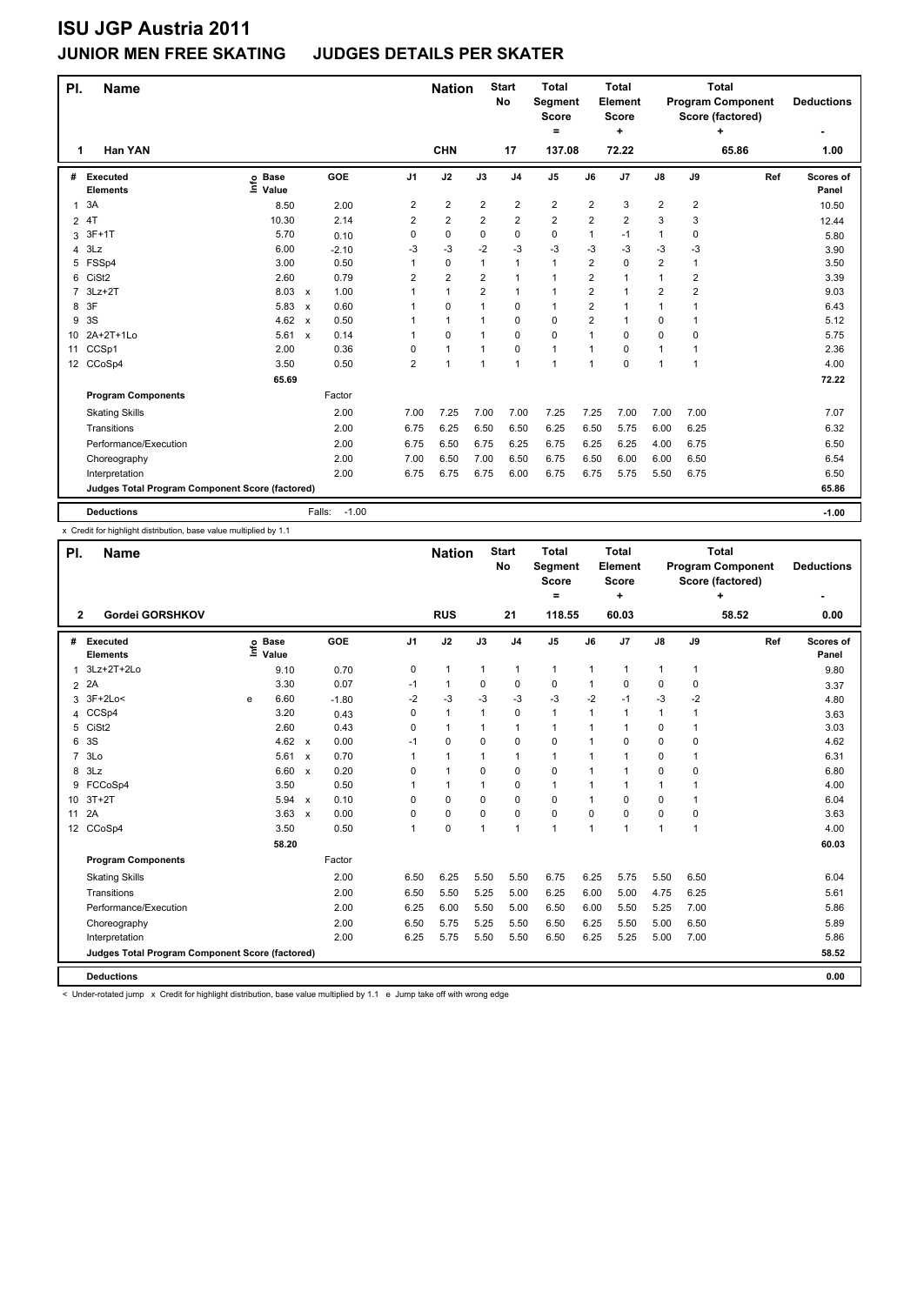### **JUNIOR MEN FREE SKATING JUDGES DETAILS PER SKATER**

| PI.            | <b>Name</b>                                     |         |                      |                           | <b>Nation</b> |                | <b>Start</b><br>No | <b>Total</b><br>Segment<br>Score<br>= |                | <b>Total</b><br><b>Element</b><br>Score<br>٠ |             |                      | <b>Total</b><br><b>Program Component</b><br>Score (factored)<br>٠ | <b>Deductions</b> |       |                    |
|----------------|-------------------------------------------------|---------|----------------------|---------------------------|---------------|----------------|--------------------|---------------------------------------|----------------|----------------------------------------------|-------------|----------------------|-------------------------------------------------------------------|-------------------|-------|--------------------|
| 3              | <b>He ZHANG</b>                                 |         |                      |                           |               |                | <b>CHN</b>         |                                       | 14             | 114.59                                       |             | 58.79                |                                                                   |                   | 55.80 | 0.00               |
| #              | Executed<br><b>Elements</b>                     | lnfo    | <b>Base</b><br>Value |                           | GOE           | J <sub>1</sub> | J2                 | J3                                    | J <sub>4</sub> | J <sub>5</sub>                               | J6          | J <sub>7</sub>       | $\mathsf{J}8$                                                     | J9                | Ref   | Scores of<br>Panel |
| $\mathbf{1}$   | 2A                                              |         | 3.30                 |                           | $-0.07$       | 0              | $\pmb{0}$          | 0                                     | $\mathbf 0$    | $\pmb{0}$                                    | 0           | 0                    | $-1$                                                              | $-1$              |       | 3.23               |
| $\overline{2}$ | $3F+3T$                                         |         | 9.40                 |                           | 0.80          | 1              | $\mathbf{1}$       | 1                                     | $\mathbf{1}$   | $\mathbf{1}$                                 | 1           | 2                    | 1                                                                 | 2                 |       | 10.20              |
| 3              | 3Lz                                             |         | 6.00                 |                           | 0.00          | 0              | $\mathbf 0$        | 0                                     | $\mathbf 0$    | 0                                            | 0           | 0                    | $-1$                                                              | 0                 |       | 6.00               |
| 4              | CCS <sub>p2</sub>                               |         | 2.30                 |                           | 0.57          | 1              | $\mathbf{1}$       |                                       | $\mathbf 0$    | $\mathbf{1}$                                 | 1           | 1                    | $\overline{2}$                                                    | $\overline{2}$    |       | 2.87               |
| 5              | 3 <sub>LO</sub>                                 |         | 5.10                 |                           | $-0.30$       | 0              | $\mathbf 0$        | 0                                     | $-1$           | $-1$                                         | 0           | $-1$                 | $-1$                                                              | 0                 |       | 4.80               |
| 6              | FSSp4                                           |         | 3.00                 |                           | 0.14          | 0              | 0                  | 1                                     | $\mathbf 0$    | 0                                            | 1           | $\Omega$             | 1                                                                 | 0                 |       | 3.14               |
| $\overline{7}$ | 3F                                              | e       | 5.83                 | $\boldsymbol{\mathsf{x}}$ | $-0.50$       | $-2$           | 0                  | $\mathbf{1}$                          | $-1$           | $-1$                                         | 0           | 0                    | $-1$                                                              | $-2$              |       | 5.33               |
| 8              | $3Lo+1T$                                        |         | 6.05                 | $\boldsymbol{\mathsf{x}}$ | $-0.30$       | 0              | $-1$               | 0                                     | $-1$           | 0                                            | 0           | $-1$                 | $-1$                                                              | 0                 |       | 5.75               |
| 9              | CiSt <sub>2</sub>                               |         | 2.60                 |                           | 0.57          | 1              | $\overline{2}$     | $\overline{2}$                        | $\mathbf{1}$   | 0                                            | $\mathbf 1$ | $\blacktriangleleft$ | 1                                                                 | 1                 |       | 3.17               |
| 10             | 3S                                              |         | 4.62                 | $\boldsymbol{\mathsf{x}}$ | $-0.10$       | 0              | $-1$               | 0                                     | $\mathbf 0$    | 0                                            | 0           | 0                    | 0                                                                 | $-1$              |       | 4.52               |
| 11             | 2A+2T+2Lo<                                      | $\prec$ | 6.49                 | $\boldsymbol{\mathsf{x}}$ | $-0.71$       | $-1$           | $-2$               | 0                                     | $-2$           | $-1$                                         | $-1$        | $-2$                 | $-1$                                                              | -2                |       | 5.78               |
|                | 12 CCoSp4                                       |         | 3.50                 |                           | 0.50          | 1              | $\mathbf{1}$       | 1                                     | $\mathbf{1}$   | $\mathbf 0$                                  | 1           | 1                    | $\overline{2}$                                                    | 1                 |       | 4.00               |
|                |                                                 |         | 58.19                |                           |               |                |                    |                                       |                |                                              |             |                      |                                                                   |                   |       | 58.79              |
|                | <b>Program Components</b>                       |         |                      |                           | Factor        |                |                    |                                       |                |                                              |             |                      |                                                                   |                   |       |                    |
|                | <b>Skating Skills</b>                           |         |                      |                           | 2.00          | 5.25           | 5.50               | 6.25                                  | 5.75           | 5.50                                         | 6.00        | 6.00                 | 6.00                                                              | 5.50              |       | 5.75               |
|                | Transitions                                     |         |                      |                           | 2.00          | 5.50           | 5.75               | 6.00                                  | 5.25           | 4.75                                         | 5.50        | 5.50                 | 5.50                                                              | 5.00              |       | 5.43               |
|                | Performance/Execution                           |         |                      |                           | 2.00          | 5.50           | 5.75               | 6.00                                  | 5.25           | 5.25                                         | 5.50        | 5.50                 | 5.75                                                              | 5.50              |       | 5.54               |
|                | Choreography                                    |         |                      |                           | 2.00          | 5.25           | 5.75               | 6.25                                  | 5.25           | 5.00                                         | 5.75        | 5.75                 | 5.50                                                              | 5.50              |       | 5.54               |
|                | Interpretation                                  |         |                      |                           | 2.00          | 5.25           | 6.00               | 6.25                                  | 5.50           | 4.75                                         | 5.75        | 5.50                 | 5.75                                                              | 5.75              |       | 5.64               |
|                | Judges Total Program Component Score (factored) |         |                      |                           |               |                |                    |                                       |                |                                              |             |                      |                                                                   |                   |       | 55.80              |
|                | <b>Deductions</b>                               |         |                      |                           |               |                |                    |                                       |                |                                              |             |                      |                                                                   |                   |       | 0.00               |

< Under-rotated jump x Credit for highlight distribution, base value multiplied by 1.1 e Jump take off with wrong edge

| PI.            | <b>Name</b>                                     |   |                            |                           |                   |      | <b>Nation</b>  |                | <b>Start</b><br><b>No</b> | <b>Total</b><br><b>Segment</b><br><b>Score</b><br>Ξ. |      | <b>Total</b><br>Element<br><b>Score</b><br>÷ |                         |                         | Total<br><b>Program Component</b><br>Score (factored)<br>÷ | <b>Deductions</b><br>٠ |
|----------------|-------------------------------------------------|---|----------------------------|---------------------------|-------------------|------|----------------|----------------|---------------------------|------------------------------------------------------|------|----------------------------------------------|-------------------------|-------------------------|------------------------------------------------------------|------------------------|
| 4              | Keiji TANAKA                                    |   |                            |                           |                   |      | <b>JPN</b>     |                | 22                        | 114.25                                               |      | 57.87                                        |                         |                         | 57.38                                                      | 1.00                   |
| #              | <b>Executed</b><br><b>Elements</b>              |   | e Base<br>E Value<br>Value |                           | GOE               | J1   | J2             | J3             | J <sub>4</sub>            | J <sub>5</sub>                                       | J6   | J7                                           | $\mathsf{J}8$           | J9                      | Ref                                                        | Scores of<br>Panel     |
| 1              | 3F                                              |   | 5.30                       |                           | 1.20              | 1    | $\overline{2}$ | $\overline{2}$ | 1                         | $\mathbf{1}$                                         | 2    | 2                                            | $\overline{\mathbf{c}}$ | $\overline{\mathbf{c}}$ |                                                            | 6.50                   |
| $\overline{2}$ | 3A                                              |   | 8.50                       |                           | $-2.00$           | -1   | $-3$           | $-2$           | $-2$                      | $-2$                                                 | $-2$ | $-2$                                         | $-2$                    | $-2$                    |                                                            | 6.50                   |
| 3              | 3A+SEQ                                          |   | 6.80                       |                           | $-3.00$           | $-2$ | $-3$           | $-3$           | $-3$                      | $-3$                                                 | $-3$ | $-3$                                         | $-3$                    | $-3$                    |                                                            | 3.80                   |
| 4              | FUS <sub>p4</sub>                               |   | 2.90                       |                           | 0.07              | 0    | $-1$           | 0              | 0                         | 0                                                    | 1    | 0                                            | 0                       | $\mathbf{1}$            |                                                            | 2.97                   |
| 5              | CiSt <sub>2</sub>                               |   | 2.60                       |                           | 0.50              |      | $\mathbf{1}$   | 1              | $\mathbf{1}$              | 0                                                    | 2    | 1                                            | 1                       | 1                       |                                                            | 3.10                   |
| 6              | 3Lo                                             |   | 5.61                       | $\mathsf{x}$              | 0.60              | 0    | $\mathbf{1}$   | $\mathbf 1$    | $\mathbf{1}$              | $\Omega$                                             | 1    | 1                                            | $\mathbf{1}$            | 1                       |                                                            | 6.21                   |
| $\overline{7}$ | $3F+3T$                                         |   | 10.34                      | $\mathsf{x}$              | 0.20              | 0    | $\mathbf 0$    | $\Omega$       | 0                         | 0                                                    | 1    | 0                                            | $\mathbf{1}$            | 1                       |                                                            | 10.54                  |
| 8              | 2Lz                                             | e | 2.31                       | $\mathsf{x}$              | $-0.39$           | -3   | $-1$           | $-2$           | 0                         | $-1$                                                 | 0    | $-1$                                         | $-2$                    | $-2$                    |                                                            | 1.92                   |
| 9              | CCoSp4                                          |   | 3.50                       |                           | 0.07              | 0    | $\mathbf 0$    | $\Omega$       | $\Omega$                  | $\Omega$                                             | 1    | $\Omega$                                     | $\mathbf{1}$            | $\Omega$                |                                                            | 3.57                   |
| 10             | 3S+2T+2Lo                                       |   | 8.03                       | $\boldsymbol{\mathsf{x}}$ | $-0.20$           | 0    | $-1$           | 0              | $-1$                      | 0                                                    | 1    | 0                                            | $-1$                    | 0                       |                                                            | 7.83                   |
| 11             | 2A                                              |   | 3.63                       | $\mathsf{x}$              | $-1.00$           | $-1$ | $-2$           | $-2$           | $-2$                      | $-2$                                                 | $-2$ | $-2$                                         | $-2$                    | $-2$                    |                                                            | 2.63                   |
|                | 12 CSSp2                                        |   | 2.30                       |                           | 0.00              | 0    | $\mathbf 0$    | $\Omega$       | $-1$                      | $\Omega$                                             | 0    | 0                                            | 0                       | 0                       |                                                            | 2.30                   |
|                |                                                 |   | 61.82                      |                           |                   |      |                |                |                           |                                                      |      |                                              |                         |                         |                                                            | 57.87                  |
|                | <b>Program Components</b>                       |   |                            |                           | Factor            |      |                |                |                           |                                                      |      |                                              |                         |                         |                                                            |                        |
|                | <b>Skating Skills</b>                           |   |                            |                           | 2.00              | 6.00 | 6.00           | 5.75           | 6.00                      | 6.50                                                 | 6.25 | 6.00                                         | 6.00                    | 6.75                    |                                                            | 6.11                   |
|                | Transitions                                     |   |                            |                           | 2.00              | 5.75 | 5.50           | 5.25           | 5.50                      | 6.25                                                 | 6.00 | 4.50                                         | 5.00                    | 6.50                    |                                                            | 5.61                   |
|                | Performance/Execution                           |   |                            |                           | 2.00              | 5.50 | 5.75           | 5.50           | 5.50                      | 6.25                                                 | 5.75 | 4.75                                         | 5.50                    | 6.50                    |                                                            | 5.68                   |
|                | Choreography                                    |   |                            |                           | 2.00              | 5.75 | 5.50           | 5.50           | 5.75                      | 6.00                                                 | 6.25 | 5.00                                         | 5.50                    | 6.50                    |                                                            | 5.75                   |
|                | Interpretation                                  |   |                            |                           | 2.00              | 5.50 | 5.25           | 5.25           | 5.75                      | 6.00                                                 | 6.25 | 4.75                                         | 5.00                    | 6.00                    |                                                            | 5.54                   |
|                | Judges Total Program Component Score (factored) |   |                            |                           |                   |      |                |                |                           |                                                      |      |                                              |                         |                         |                                                            | 57.38                  |
|                | <b>Deductions</b>                               |   |                            |                           | $-1.00$<br>Falls: |      |                |                |                           |                                                      |      |                                              |                         |                         |                                                            | $-1.00$                |

x Credit for highlight distribution, base value multiplied by 1.1 e Jump take off with wrong edge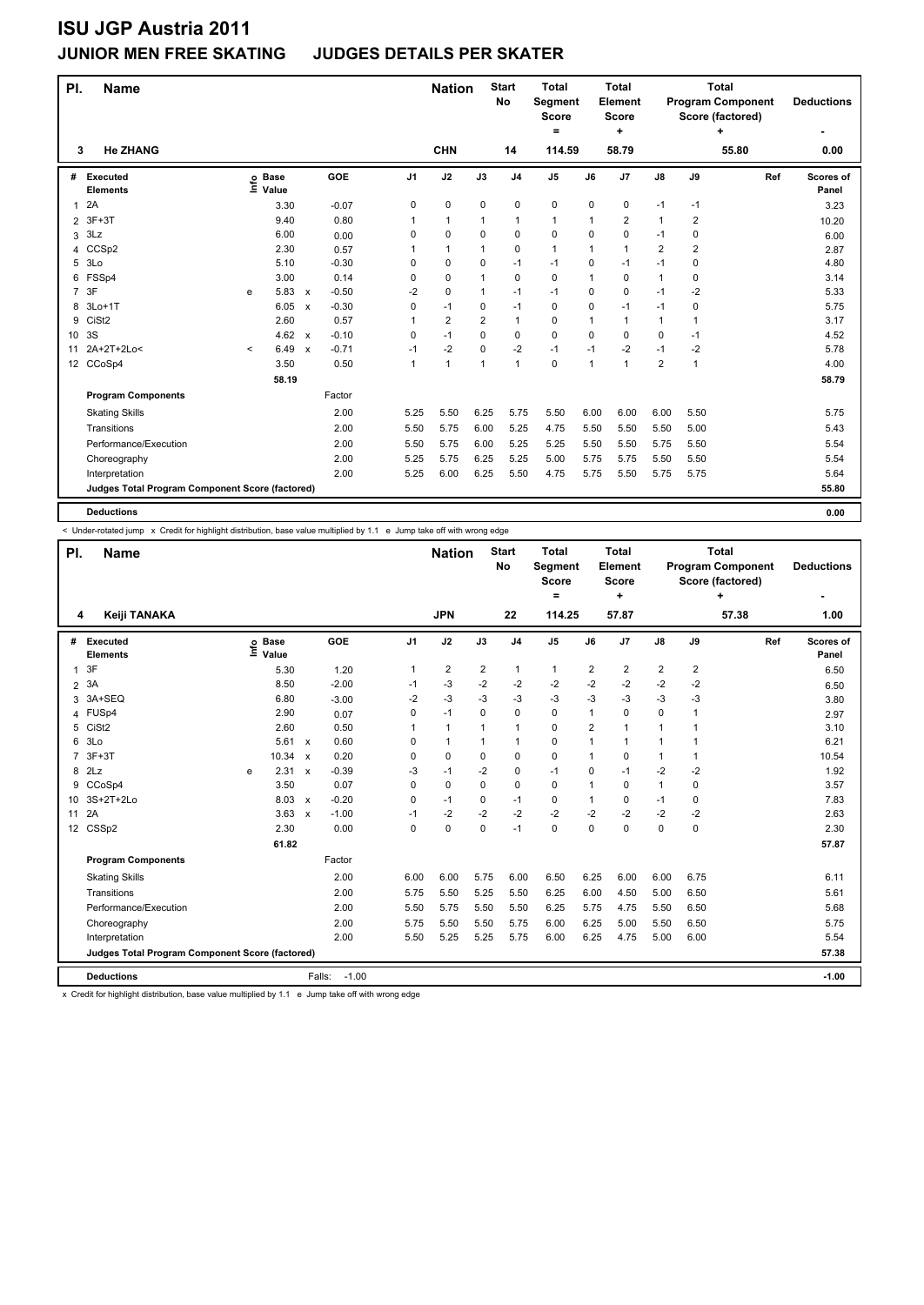### **JUNIOR MEN FREE SKATING JUDGES DETAILS PER SKATER**

| PI.             | <b>Name</b>                                     |                            |                           |         |                | <b>Nation</b>  |                | <b>Start</b><br>No | <b>Total</b><br>Segment<br><b>Score</b><br>= |              | <b>Total</b><br>Element<br><b>Score</b><br>٠ |                |      | <b>Total</b><br><b>Program Component</b><br>Score (factored)<br>٠ | <b>Deductions</b>  |
|-----------------|-------------------------------------------------|----------------------------|---------------------------|---------|----------------|----------------|----------------|--------------------|----------------------------------------------|--------------|----------------------------------------------|----------------|------|-------------------------------------------------------------------|--------------------|
| 5               | <b>Timothy DOLENSKY</b>                         |                            |                           |         |                | <b>USA</b>     |                | 15                 | 113.79                                       |              | 59.15                                        |                |      | 54.64                                                             | 0.00               |
| #               | Executed<br><b>Elements</b>                     | <b>Base</b><br>۴٥<br>Value |                           | GOE     | J <sub>1</sub> | J2             | J3             | J <sub>4</sub>     | J <sub>5</sub>                               | J6           | J <sub>7</sub>                               | J8             | J9   | Ref                                                               | Scores of<br>Panel |
| $\overline{1}$  | $2A+2T$                                         | 4.60                       |                           | 0.00    | 0              | 0              | 0              | $\mathbf 0$        | $-1$                                         | $\mathbf{1}$ | 0                                            | 0              | 0    |                                                                   | 4.60               |
| $\overline{2}$  | 3Lz                                             | 6.00                       |                           | $-1.40$ | -2             | -3             | $-2$           | $-2$               | $-2$                                         | $-2$         | $-2$                                         | $-2$           | $-2$ |                                                                   | 4.60               |
| 3               | 3F                                              | 5.30                       |                           | 0.40    | 0              | $\mathbf 0$    | 0              | $\mathbf{1}$       | 0                                            | 1            | 1                                            | 1              | 1    |                                                                   | 5.70               |
| 4               | CCoSp4                                          | 3.50                       |                           | 0.64    |                | $\overline{2}$ | $\overline{2}$ | $\mathbf{1}$       | $\mathbf{1}$                                 |              | $\overline{2}$                               | 1              | 1    |                                                                   | 4.14               |
| 5               | 2A                                              | 3.30                       |                           | 0.21    | $\Omega$       | $\mathbf{1}$   | 1              | $\mathbf 0$        | $\mathbf 0$                                  | 0            | 1                                            | 1              | 0    |                                                                   | 3.51               |
| 6               | 3Lz+2T+2Lo                                      | 10.01                      | $\mathsf{x}$              | $-0.10$ | 0              | $\mathbf 0$    | $\Omega$       | $\mathbf 0$        | $\mathbf 0$                                  | 0            | $-1$                                         | $-1$           | 0    |                                                                   | 9.91               |
| $\overline{7}$  | CCSp4                                           | 3.20                       |                           | 0.50    | 1              | $\mathbf{1}$   | 1              | $\mathbf{1}$       | $\mathbf{1}$                                 | $\mathbf{1}$ | $\mathbf{1}$                                 | $\overline{2}$ | 1    |                                                                   | 3.70               |
| 8               | 3S                                              | 4.62                       | $\mathsf{x}$              | 0.60    | 0              | $\mathbf{1}$   | 1              | $\mathbf 0$        | $\mathbf{1}$                                 | 1            | $\overline{1}$                               | $\mathbf{1}$   | 1    |                                                                   | 5.22               |
| 9               | $3Lo+1T$                                        | 6.05                       | $\mathsf{x}$              | $-0.90$ | $-2$           | $-1$           | $-1$           | $-1$               | $-1$                                         | $-1$         | $-2$                                         | $-2$           | -1   |                                                                   | 5.15               |
| 10 <sup>°</sup> | 3Lo                                             | 5.61                       | $\boldsymbol{\mathsf{x}}$ | 0.00    | 0              | $\mathbf 0$    | $\mathbf 0$    | $\mathbf 0$        | $\mathbf 0$                                  | 0            | 1                                            | 0              | 0    |                                                                   | 5.61               |
| 11              | SIS <sub>t3</sub>                               | 3.30                       |                           | 0.07    | $-1$           | $\mathbf 0$    | 0              | $\mathbf 0$        | $\mathbf 0$                                  | 0            | 0                                            | $\mathbf{1}$   | 1    |                                                                   | 3.37               |
|                 | 12 FCoSp4                                       | 3.00                       |                           | 0.64    | $\Omega$       | $\overline{1}$ | $\overline{2}$ | $\overline{2}$     | $\mathbf{1}$                                 | 1            | 1                                            | $\overline{2}$ | 1    |                                                                   | 3.64               |
|                 |                                                 | 58.49                      |                           |         |                |                |                |                    |                                              |              |                                              |                |      |                                                                   | 59.15              |
|                 | <b>Program Components</b>                       |                            |                           | Factor  |                |                |                |                    |                                              |              |                                              |                |      |                                                                   |                    |
|                 | <b>Skating Skills</b>                           |                            |                           | 2.00    | 5.00           | 5.75           | 5.50           | 5.50               | 5.75                                         | 6.00         | 5.50                                         | 5.75           | 5.25 |                                                                   | 5.57               |
|                 | Transitions                                     |                            |                           | 2.00    | 5.25           | 6.00           | 5.25           | 5.50               | 5.00                                         | 5.25         | 5.00                                         | 6.00           | 5.00 |                                                                   | 5.32               |
|                 | Performance/Execution                           |                            |                           | 2.00    | 4.75           | 5.75           | 5.50           | 5.00               | 5.75                                         | 5.50         | 5.75                                         | 6.25           | 5.50 |                                                                   | 5.54               |
|                 | Choreography                                    |                            |                           | 2.00    | 5.00           | 5.50           | 5.50           | 5.25               | 5.25                                         | 5.50         | 5.75                                         | 6.00           | 5.25 |                                                                   | 5.43               |
|                 | Interpretation                                  |                            |                           | 2.00    | 5.25           | 5.75           | 5.50           | 5.00               | 5.50                                         | 5.75         | 5.50                                         | 6.25           | 5.00 |                                                                   | 5.46               |
|                 | Judges Total Program Component Score (factored) |                            |                           |         |                |                |                |                    |                                              |              |                                              |                |      |                                                                   | 54.64              |
|                 | <b>Deductions</b>                               |                            |                           |         |                |                |                |                    |                                              |              |                                              |                |      |                                                                   | 0.00               |

x Credit for highlight distribution, base value multiplied by 1.1

| PI.            | <b>Name</b>                                     |         |                      |                           |                   |                | <b>Nation</b> |              | <b>Start</b><br>No | <b>Total</b><br><b>Segment</b><br><b>Score</b><br>$=$ |      | Total<br>Element<br><b>Score</b><br>÷ |               |              | <b>Total</b><br><b>Program Component</b><br>Score (factored)<br>÷ | <b>Deductions</b>  |
|----------------|-------------------------------------------------|---------|----------------------|---------------------------|-------------------|----------------|---------------|--------------|--------------------|-------------------------------------------------------|------|---------------------------------------|---------------|--------------|-------------------------------------------------------------------|--------------------|
| 6              | <b>Stanislav PERTSOV</b>                        |         |                      |                           |                   |                | <b>UKR</b>    |              | 16                 | 106.17                                                |      | 55.39                                 |               |              | 51.78                                                             | 1.00               |
| #              | Executed<br><b>Elements</b>                     | Life    | <b>Base</b><br>Value |                           | <b>GOE</b>        | J <sub>1</sub> | J2            | J3           | J <sub>4</sub>     | J <sub>5</sub>                                        | J6   | J <sub>7</sub>                        | $\mathsf{J}8$ | J9           | Ref                                                               | Scores of<br>Panel |
| $\mathbf{1}$   | 3A                                              |         | 8.50                 |                           | $-3.00$           | -3             | $-3$          | $-3$         | $-3$               | $-3$                                                  | $-3$ | $-3$                                  | $-3$          | $-3$         |                                                                   | 5.50               |
| 2              | $3F+3T$                                         |         | 9.40                 |                           | 0.30              | $\Omega$       | 0             | 0            | $\mathbf 0$        | 0                                                     | 1    | 1                                     | 1             | 1            |                                                                   | 9.70               |
| 3              | 3Lz+2T+2Lo                                      |         | 9.10                 |                           | 0.00              | $\Omega$       | 0             | 0            | 0                  | 0                                                     | 0    | 0                                     | 0             | $\mathbf{1}$ |                                                                   | 9.10               |
| 4              | FCSp2                                           |         | 2.30                 |                           | 0.00              | 0              | 0             | 0            | $-1$               | 0                                                     | 1    | 0                                     | 0             | 0            |                                                                   | 2.30               |
| 5              | 3Lo<                                            | $\prec$ | 3.60                 |                           | $-2.10$           | $-3$           | -3            | -3           | $-3$               | $-3$                                                  | $-3$ | $-3$                                  | $-3$          | -3           |                                                                   | 1.50               |
| 6              | 3S                                              |         | 4.20                 |                           | 0.00              | $\Omega$       | $\mathbf 0$   | $\Omega$     | $\mathbf 0$        | 0                                                     | 0    | $\Omega$                              | 0             | $\mathbf 0$  |                                                                   | 4.20               |
| $\overline{7}$ | 3F                                              |         | 5.83                 | $\boldsymbol{\mathsf{x}}$ | 0.30              | 0              | $\mathbf 0$   | 0            | $\mathbf 0$        | 0                                                     | 1    | $\mathbf{1}$                          | $\mathbf{1}$  | $\mathbf{1}$ |                                                                   | 6.13               |
| 8              | CCoSp2                                          |         | 2.50                 |                           | 0.07              | $\Omega$       | 0             | $\mathbf{1}$ | $\Omega$           | $\Omega$                                              | 1    | 0                                     | 0             | $\Omega$     |                                                                   | 2.57               |
| 9              | 3T                                              |         | 4.51                 | $\boldsymbol{\mathsf{x}}$ | 0.00              | 0              | 0             | 0            | $\Omega$           | 0                                                     | 1    | 0                                     | 0             | $\mathbf 0$  |                                                                   | 4.51               |
|                | 10 2A+2A+SEQ                                    |         | 5.81                 | $\boldsymbol{\mathsf{x}}$ | $-0.64$           | $-2$           | $-2$          | $-1$         | $-1$               | $-1$                                                  | $-1$ | $-1$                                  | $-1$          | $-2$         |                                                                   | 5.17               |
| 11             | CSSp1                                           |         | 1.90                 |                           | 0.07              | $\Omega$       | $\mathbf{1}$  | $\Omega$     | $\Omega$           | 0                                                     | 1    | 0                                     | 0             | $\Omega$     |                                                                   | 1.97               |
|                | 12 SISt2                                        |         | 2.60                 |                           | 0.14              | $\Omega$       | 1             | $\mathbf{1}$ | $\Omega$           | $\Omega$                                              | 1    | 0                                     | 0             | $\Omega$     |                                                                   | 2.74               |
|                |                                                 |         | 60.25                |                           |                   |                |               |              |                    |                                                       |      |                                       |               |              |                                                                   | 55.39              |
|                | <b>Program Components</b>                       |         |                      |                           | Factor            |                |               |              |                    |                                                       |      |                                       |               |              |                                                                   |                    |
|                | <b>Skating Skills</b>                           |         |                      |                           | 2.00              | 5.25           | 5.50          | 5.50         | 5.25               | 5.25                                                  | 6.25 | 5.25                                  | 5.50          | 6.00         |                                                                   | 5.46               |
|                | Transitions                                     |         |                      |                           | 2.00              | 5.50           | 4.75          | 4.75         | 5.50               | 4.25                                                  | 5.50 | 4.25                                  | 5.00          | 5.50         |                                                                   | 5.04               |
|                | Performance/Execution                           |         |                      |                           | 2.00              | 4.50           | 5.25          | 5.25         | 5.00               | 5.00                                                  | 5.75 | 5.00                                  | 4.75          | 5.50         |                                                                   | 5.11               |
|                | Choreography                                    |         |                      |                           | 2.00              | 5.50           | 5.25          | 5.25         | 5.25               | 4.50                                                  | 6.00 | 4.50                                  | 5.25          | 5.50         |                                                                   | 5.21               |
|                | Interpretation                                  |         |                      |                           | 2.00              | 5.25           | 5.50          | 5.25         | 4.75               | 4.50                                                  | 6.00 | 4.50                                  | 5.00          | 5.25         |                                                                   | 5.07               |
|                | Judges Total Program Component Score (factored) |         |                      |                           |                   |                |               |              |                    |                                                       |      |                                       |               |              |                                                                   | 51.78              |
|                | <b>Deductions</b>                               |         |                      |                           | $-1.00$<br>Falls: |                |               |              |                    |                                                       |      |                                       |               |              |                                                                   | $-1.00$            |

< Under-rotated jump x Credit for highlight distribution, base value multiplied by 1.1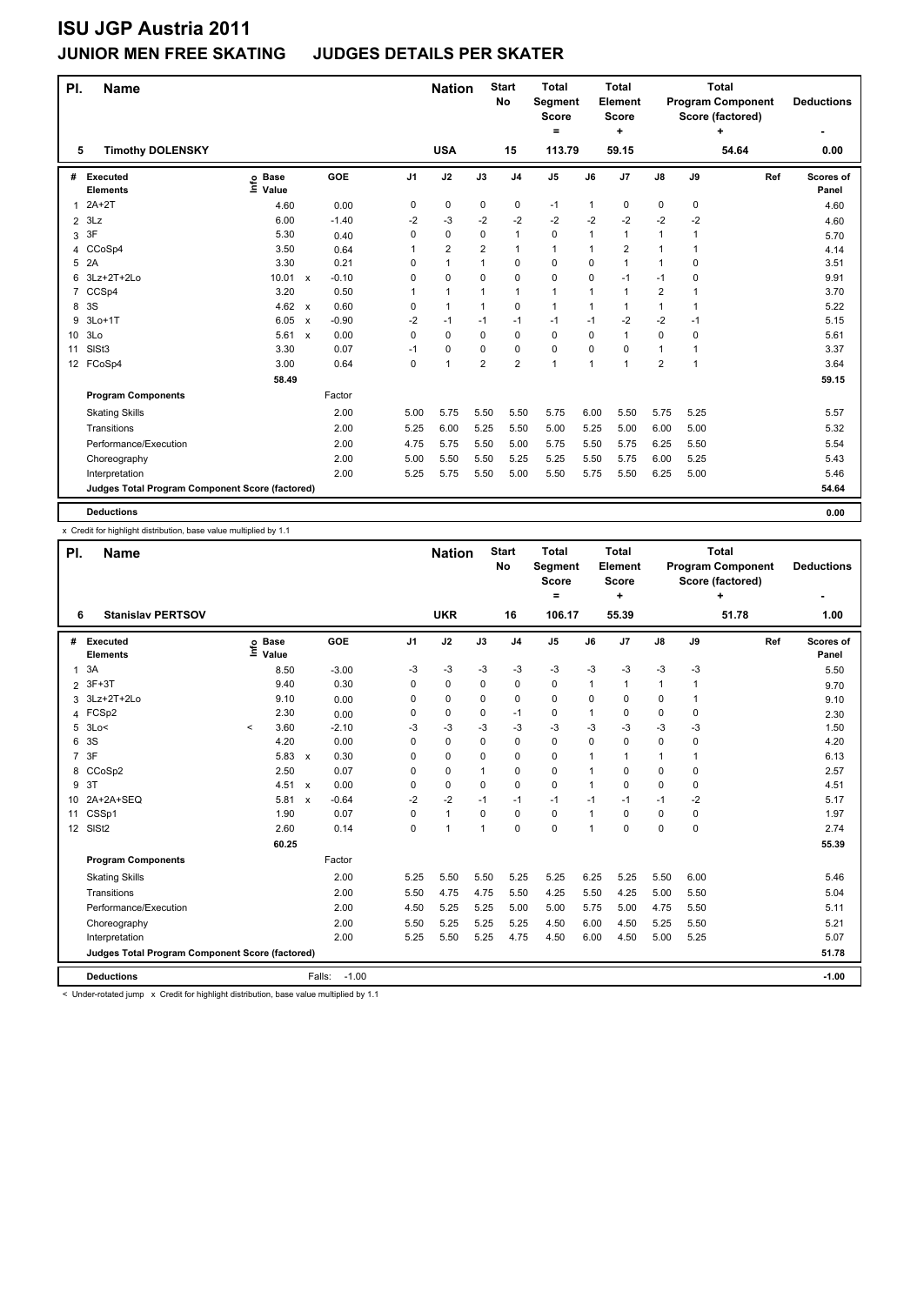### **JUNIOR MEN FREE SKATING JUDGES DETAILS PER SKATER**

| PI.            | <b>Name</b>                                     |                              |              |         |                | <b>Nation</b>  |              | <b>Start</b><br><b>No</b> | <b>Total</b><br>Segment<br><b>Score</b><br>= |      | <b>Total</b><br>Element<br>Score<br>٠ |                         |              | <b>Total</b><br><b>Program Component</b><br>Score (factored)<br>٠ | <b>Deductions</b>  |
|----------------|-------------------------------------------------|------------------------------|--------------|---------|----------------|----------------|--------------|---------------------------|----------------------------------------------|------|---------------------------------------|-------------------------|--------------|-------------------------------------------------------------------|--------------------|
| 7              | <b>Philip WARREN</b>                            |                              |              |         |                | <b>USA</b>     |              | 19                        | 105.16                                       |      | 46.88                                 |                         |              | 58.28                                                             | 0.00               |
| #              | Executed<br><b>Elements</b>                     | <b>Base</b><br>lnfo<br>Value |              | GOE     | J <sub>1</sub> | J2             | J3           | J <sub>4</sub>            | J <sub>5</sub>                               | J6   | J7                                    | $\mathsf{J}8$           | J9           | Ref                                                               | Scores of<br>Panel |
| 1              | 3Lz                                             | 6.00                         |              | 0.90    | 0              | $\overline{2}$ | $\mathbf{1}$ | $\mathbf{1}$              | $\mathbf{1}$                                 | 2    | 1                                     | $\overline{\mathbf{c}}$ | $\mathbf{1}$ |                                                                   | 6.90               |
| $\overline{2}$ | 2A                                              | 3.30                         |              | 0.79    |                | $\overline{2}$ | 1            | $\mathbf{1}$              | $\mathbf{1}$                                 | 2    | $\overline{2}$                        | $\overline{\mathbf{c}}$ | 2            |                                                                   | 4.09               |
| 3              | 3F                                              | 5.30                         |              | 0.00    | 0              | $\mathbf 0$    | 0            | $\mathbf 0$               | $\mathbf 0$                                  | 0    | 1                                     | 0                       | 0            |                                                                   | 5.30               |
| 4              | 3S                                              | 4.20                         |              | 0.30    |                | $\mathbf 0$    | $\Omega$     | $\mathbf 0$               | $\mathbf 0$                                  | 1    | 1                                     | $\mathbf{1}$            | 0            |                                                                   | 4.50               |
| 5              | CCSp1                                           | 2.00                         |              | $-0.39$ | $-2$           | $-2$           | $\Omega$     | $-1$                      | $-1$                                         | $-1$ | $-1$                                  | $-2$                    | $-1$         |                                                                   | 1.61               |
| 6              | $2A+2T$                                         | 5.06                         | $\mathsf{x}$ | 0.29    | 0              | $\mathbf{1}$   | $\mathbf{1}$ | $\mathbf{1}$              | $\mathbf{1}$                                 | 0    | 1                                     | 0                       | 0            |                                                                   | 5.35               |
| 7              | 3Lz+SEQ                                         | 5.28                         | $\mathsf{x}$ | $-1.10$ | $-1$           | $-1$           | $-1$         | $-2$                      | -2                                           | -2   | $-2$                                  | $-2$                    | $-1$         |                                                                   | 4.18               |
| 8              | 3T                                              | 4.51                         | $\mathsf{x}$ | $-0.10$ | 0              | $\mathbf 0$    | -1           | 0                         | $\mathbf 0$                                  | 0    | 0                                     | 0                       | $-1$         |                                                                   | 4.41               |
| 9              | CCoSp3                                          | 3.00                         |              | 0.00    | 0              | $\mathbf 0$    | $\Omega$     | 0                         | 0                                            | 0    | 0                                     | 0                       | 0            |                                                                   | 3.00               |
| 10 1F          |                                                 | 0.55                         | $\mathsf{x}$ | $-0.10$ | $-1$           | $\mathbf 0$    | $-1$         | $-1$                      | 0                                            | $-1$ | $-1$                                  | $-2$                    | $-2$         |                                                                   | 0.45               |
| 11             | SISt <sub>3</sub>                               | 3.30                         |              | 0.50    |                | $\mathbf{1}$   | $\mathbf{1}$ | $\mathbf{1}$              | $\mathbf{1}$                                 | 1    | $\Omega$                              | $\mathbf{1}$            | 1            |                                                                   | 3.80               |
|                | 12 FSSp4                                        | 3.00                         |              | 0.29    | 0              | $\overline{1}$ | 1            | $\mathbf{1}$              | $\mathbf 0$                                  | 1    | 0                                     | $\mathbf{1}$            | 0            |                                                                   | 3.29               |
|                |                                                 | 45.50                        |              |         |                |                |              |                           |                                              |      |                                       |                         |              |                                                                   | 46.88              |
|                | <b>Program Components</b>                       |                              |              | Factor  |                |                |              |                           |                                              |      |                                       |                         |              |                                                                   |                    |
|                | <b>Skating Skills</b>                           |                              |              | 2.00    | 5.25           | 6.00           | 5.50         | 5.50                      | 6.75                                         | 6.25 | 5.75                                  | 5.75                    | 5.75         |                                                                   | 5.79               |
|                | Transitions                                     |                              |              | 2.00    | 5.00           | 5.75           | 5.50         | 5.75                      | 6.25                                         | 5.50 | 5.50                                  | 6.25                    | 5.50         |                                                                   | 5.68               |
|                | Performance/Execution                           |                              |              | 2.00    | 5.25           | 6.25           | 5.50         | 6.25                      | 6.75                                         | 5.75 | 6.25                                  | 5.75                    | 5.50         |                                                                   | 5.89               |
|                | Choreography                                    |                              |              | 2.00    | 5.50           | 6.25           | 5.75         | 5.75                      | 6.75                                         | 5.75 | 5.75                                  | 6.00                    | 5.50         |                                                                   | 5.82               |
|                | Interpretation                                  |                              |              | 2.00    | 5.25           | 6.50           | 5.50         | 6.25                      | 6.75                                         | 6.00 | 6.00                                  | 6.00                    | 5.50         |                                                                   | 5.96               |
|                | Judges Total Program Component Score (factored) |                              |              |         |                |                |              |                           |                                              |      |                                       |                         |              |                                                                   | 58.28              |
|                | <b>Deductions</b>                               |                              |              |         |                |                |              |                           |                                              |      |                                       |                         |              |                                                                   | 0.00               |

x Credit for highlight distribution, base value multiplied by 1.1

| PI.            | <b>Name</b>                                     |                            |                           |            |                | <b>Nation</b> |              | <b>Start</b><br>No | <b>Total</b><br>Segment<br><b>Score</b><br>$=$ |             | <b>Total</b><br>Element<br><b>Score</b><br>÷ |              |             | <b>Total</b><br><b>Program Component</b><br>Score (factored)<br>٠ | <b>Deductions</b>  |
|----------------|-------------------------------------------------|----------------------------|---------------------------|------------|----------------|---------------|--------------|--------------------|------------------------------------------------|-------------|----------------------------------------------|--------------|-------------|-------------------------------------------------------------------|--------------------|
| 8              | <b>Niko ULANOVSKY</b>                           |                            |                           |            |                | <b>GER</b>    |              | 13                 | 102.11                                         |             | 53.31                                        |              |             | 48.80                                                             | 0.00               |
| #              | Executed<br><b>Elements</b>                     | <b>Base</b><br>۴٥<br>Value |                           | <b>GOE</b> | J <sub>1</sub> | J2            | J3           | J <sub>4</sub>     | J <sub>5</sub>                                 | J6          | J <sub>7</sub>                               | J8           | J9          | Ref                                                               | Scores of<br>Panel |
| $\mathbf{1}$   | 2A                                              | 3.30                       |                           | 0.00       | 0              | 0             | $\mathbf 0$  | $\mathbf 0$        | $\mathbf{1}$                                   | $\mathbf 0$ | 0                                            | 0            | $\mathbf 0$ |                                                                   | 3.30               |
| $\overline{2}$ | $3Lz + 3T$                                      | 10.10                      |                           | $-0.20$    | 0              | $-1$          | $-1$         | $-1$               | 0                                              | $-1$        | 0                                            | 1            | 1           |                                                                   | 9.90               |
| 3              | 3F                                              | 5.30                       |                           | 0.00       | 0              | 0             | 0            | $\mathbf 0$        | 0                                              | 0           | 0                                            | 0            | 0           |                                                                   | 5.30               |
| 4              | CSSp3                                           | 2.60                       |                           | 0.14       | $\Omega$       | 0             | 1            | $\Omega$           | 0                                              | 0           | 1                                            | 1            | $\Omega$    |                                                                   | 2.74               |
| 5              | 1Lo                                             | 0.50                       |                           | $-0.04$    | $-1$           | 0             | 0            | 0                  | 0                                              | 0           | $-1$                                         | $-1$         | -1          |                                                                   | 0.46               |
| 6              | 3Lz                                             | 6.00                       |                           | 0.10       | 0              | 0             | 0            | $\mathbf 0$        | 1                                              | 0           | 0                                            | $\mathbf{1}$ | 0           |                                                                   | 6.10               |
|                | $3S+2T$                                         | 6.05                       | $\boldsymbol{\mathsf{x}}$ | $-0.30$    | $\Omega$       | $\mathbf 0$   | 0            | $-1$               | $-1$                                           | 0           | 0                                            | $-1$         | $-1$        |                                                                   | 5.75               |
| 8              | FSSp3                                           | 2.60                       |                           | $-0.09$    | 0              | $-1$          | $\mathbf{1}$ | 0                  | 0                                              | 0           | $-1$                                         | 0            | $-1$        |                                                                   | 2.51               |
| 9              | 3T+2T+2Lo                                       | 7.92                       | $\mathbf{x}$              | $-0.20$    | $\Omega$       | $-1$          | 0            | $-1$               | $\Omega$                                       | 0           | 0                                            | $-1$         | $\Omega$    |                                                                   | 7.72               |
| 10             | CCoSp3                                          | 3.00                       |                           | 0.00       | $\Omega$       | 0             | $\Omega$     | $\Omega$           | $\Omega$                                       | $\Omega$    | 0                                            | 0            | $\Omega$    |                                                                   | 3.00               |
| 11             | CiSt <sub>3</sub>                               | 3.30                       |                           | $-0.40$    | $-1$           | $-1$          | 0            | $-1$               | 0                                              | $-1$        | $-1$                                         | 0            | 0           |                                                                   | 2.90               |
|                | 12 2A                                           | $3.63 \times$              |                           | 0.00       | $\Omega$       | $\Omega$      | 0            | $\Omega$           | $\Omega$                                       | 0           | $\Omega$                                     | 0            | $\Omega$    |                                                                   | 3.63               |
|                |                                                 | 54.30                      |                           |            |                |               |              |                    |                                                |             |                                              |              |             |                                                                   | 53.31              |
|                | <b>Program Components</b>                       |                            |                           | Factor     |                |               |              |                    |                                                |             |                                              |              |             |                                                                   |                    |
|                | <b>Skating Skills</b>                           |                            |                           | 2.00       | 5.25           | 4.75          | 5.00         | 5.25               | 5.25                                           | 5.25        | 5.00                                         | 5.00         | 5.00        |                                                                   | 5.11               |
|                | Transitions                                     |                            |                           | 2.00       | 5.00           | 4.00          | 4.50         | 4.75               | 4.25                                           | 5.00        | 4.50                                         | 5.00         | 4.75        |                                                                   | 4.68               |
|                | Performance/Execution                           |                            |                           | 2.00       | 5.00           | 4.75          | 4.75         | 5.00               | 5.00                                           | 5.25        | 4.75                                         | 4.00         | 4.75        |                                                                   | 4.86               |
|                | Choreography                                    |                            |                           | 2.00       | 5.25           | 4.50          | 5.00         | 5.25               | 4.75                                           | 5.25        | 5.00                                         | 4.75         | 5.00        |                                                                   | 5.00               |
|                | Interpretation                                  |                            |                           | 2.00       | 5.00           | 4.25          | 5.00         | 5.00               | 4.50                                           | 5.00        | 4.75                                         | 4.25         | 4.75        |                                                                   | 4.75               |
|                | Judges Total Program Component Score (factored) |                            |                           |            |                |               |              |                    |                                                |             |                                              |              |             |                                                                   | 48.80              |
|                | <b>Deductions</b>                               |                            |                           |            |                |               |              |                    |                                                |             |                                              |              |             |                                                                   | 0.00               |

x Credit for highlight distribution, base value multiplied by 1.1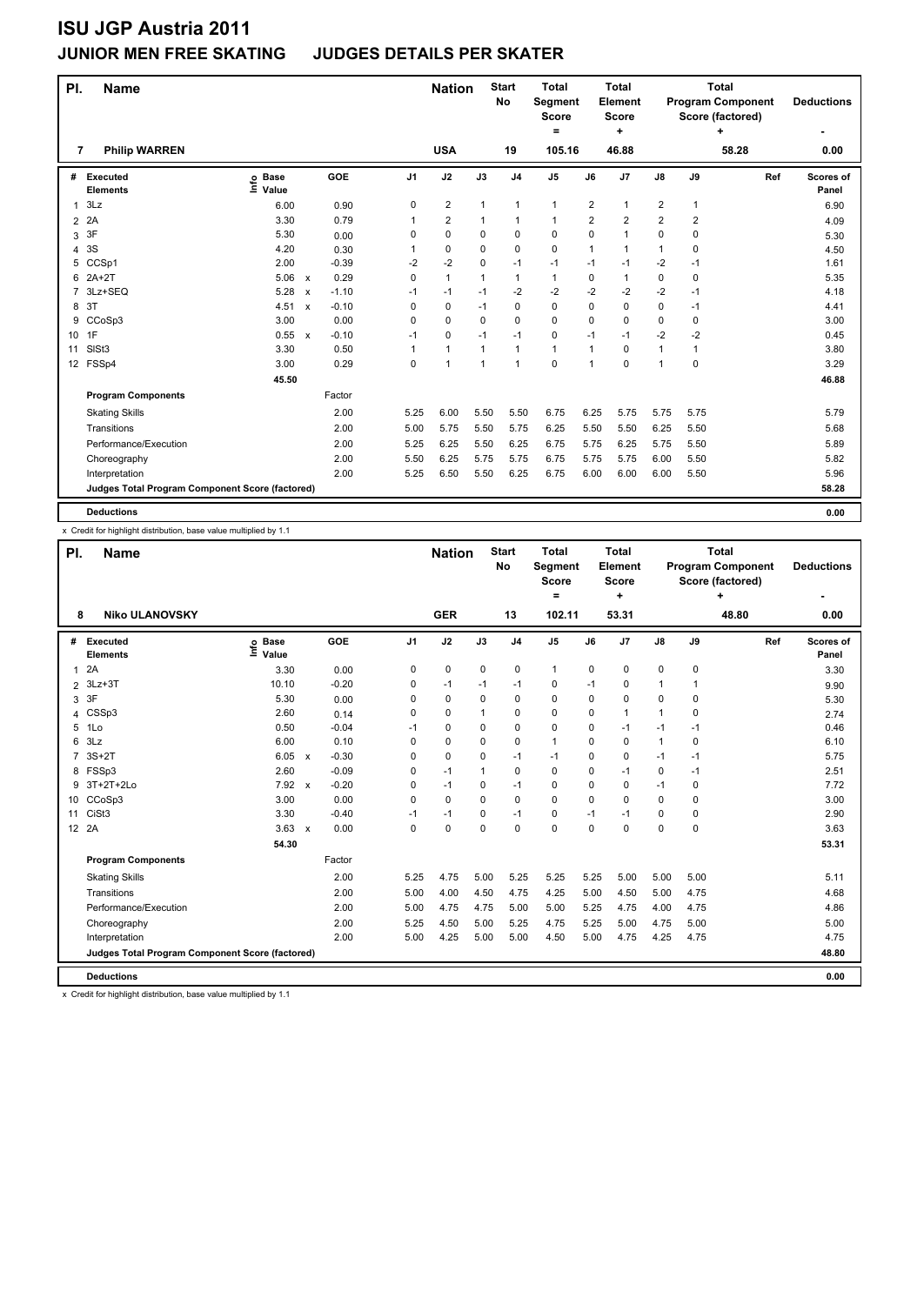### **JUNIOR MEN FREE SKATING JUDGES DETAILS PER SKATER**

| PI.             | <b>Name</b>                                     |                            |                           |         |                | <b>Nation</b> |              | <b>Start</b><br>No | <b>Total</b><br>Segment<br><b>Score</b><br>٠ |          | <b>Total</b><br>Element<br><b>Score</b><br>÷ |              |             | <b>Total</b><br><b>Program Component</b><br>Score (factored)<br>٠ | <b>Deductions</b>  |
|-----------------|-------------------------------------------------|----------------------------|---------------------------|---------|----------------|---------------|--------------|--------------------|----------------------------------------------|----------|----------------------------------------------|--------------|-------------|-------------------------------------------------------------------|--------------------|
| 9               | <b>Maurizio ZANDRON</b>                         |                            |                           |         |                | <b>ITA</b>    |              | 12                 | 100.33                                       |          | 50.69                                        |              |             | 50.64                                                             | 1.00               |
| #               | Executed<br><b>Elements</b>                     | <b>Base</b><br>۴٥<br>Value |                           | GOE     | J <sub>1</sub> | J2            | J3           | J <sub>4</sub>     | J <sub>5</sub>                               | J6       | J7                                           | J8           | J9          | Ref                                                               | Scores of<br>Panel |
| 1               | 3Lz                                             | 6.00                       |                           | $-0.70$ | $-1$           | $-1$          | $-1$         | $-1$               | $-1$                                         | 0        | $-1$                                         | $-1$         | -1          |                                                                   | 5.30               |
| $\overline{2}$  | 3T                                              | 4.10                       |                           | $-1.30$ | $-1$           | $-2$          | $-2$         | $-2$               | $-2$                                         | $-2$     | $-1$                                         | -2           | -2          |                                                                   | 2.80               |
| 3               | $3Lo+2T$                                        | 6.40                       |                           | 0.00    | 0              | 0             | 0            | $\mathbf 0$        | 0                                            | 0        | $\mathbf 0$                                  | 0            | $\mathbf 0$ |                                                                   | 6.40               |
| 4               | FCCoSp3                                         | 3.00                       |                           | 0.00    | 0              | 0             | 0            | $-1$               | $\mathbf{1}$                                 | 0        | 0                                            | 0            | 0           |                                                                   | 3.00               |
| 5               | 2A+2T+2T                                        | 5.90                       |                           | 0.07    | 0              | $\mathbf{1}$  | 1            | $\mathbf 0$        | 0                                            | 0        | $\mathbf 0$                                  | 0            | $\mathbf 0$ |                                                                   | 5.97               |
| 6               | 3S                                              | 4.62                       | $\mathsf{x}$              | $-0.10$ | 0              | $\mathbf 0$   | 0            | $-1$               | 0                                            | $\Omega$ | 0                                            | $-1$         | 0           |                                                                   | 4.52               |
| $\overline{7}$  | SISt <sub>3</sub>                               | 3.30                       |                           | 0.00    | $\Omega$       | 0             | 0            | $\mathbf 0$        | 0                                            | 0        | 0                                            | 1            | $\Omega$    |                                                                   | 3.30               |
| 8               | $3S+2T$                                         | 6.05                       | $\mathbf{x}$              | 0.00    | $\Omega$       | 0             | 0            | $\mathbf 0$        | 0                                            | 0        | 0                                            | 0            | 0           |                                                                   | 6.05               |
| 9               | 3 <sub>LO</sub>                                 | 5.61                       | $\boldsymbol{\mathsf{x}}$ | $-2.10$ | $-2$           | -3            | $-3$         | $-3$               | $-3$                                         | $-3$     | $-3$                                         | $-3$         | -3          |                                                                   | 3.51               |
| 10 <sup>1</sup> | 2A                                              | 3.63                       | $\boldsymbol{\mathsf{x}}$ | 0.14    | 0              | $\mathbf{1}$  | $\mathbf{1}$ | $\mathbf 0$        | 0                                            | 0        | $\mathbf 0$                                  | $\mathbf{1}$ | $\mathbf 0$ |                                                                   | 3.77               |
| 11              | CSSp4                                           | 3.00                       |                           | 0.50    | 1              | $\mathbf{1}$  | $\mathbf{1}$ | $\mathbf{1}$       | 0                                            | 1        | $\overline{1}$                               | $\mathbf{1}$ | 1           |                                                                   | 3.50               |
|                 | 12 CCoSp2                                       | 2.50                       |                           | 0.07    | $\Omega$       | 0             | 0            | $\mathbf 0$        | 1                                            | 0        | 0                                            | $-1$         | 1           |                                                                   | 2.57               |
|                 |                                                 | 54.11                      |                           |         |                |               |              |                    |                                              |          |                                              |              |             |                                                                   | 50.69              |
|                 | <b>Program Components</b>                       |                            |                           | Factor  |                |               |              |                    |                                              |          |                                              |              |             |                                                                   |                    |
|                 | <b>Skating Skills</b>                           |                            |                           | 2.00    | 4.75           | 5.00          | 5.00         | 4.75               | 5.25                                         | 5.50     | 4.75                                         | 4.75         | 5.25        |                                                                   | 4.96               |
|                 | Transitions                                     |                            |                           | 2.00    | 5.00           | 4.75          | 4.75         | 4.75               | 4.50                                         | 5.25     | 4.25                                         | 5.25         | 5.00        |                                                                   | 4.86               |
|                 | Performance/Execution                           |                            |                           | 2.00    | 4.75           | 5.25          | 5.00         | 5.25               | 5.25                                         | 5.25     | 4.50                                         | 5.00         | 5.25        |                                                                   | 5.11               |
|                 | Choreography                                    |                            |                           | 2.00    | 5.25           | 5.25          | 5.25         | 5.00               | 5.00                                         | 5.50     | 4.50                                         | 5.50         | 5.00        |                                                                   | 5.18               |
|                 | Interpretation                                  |                            |                           | 2.00    | 5.00           | 5.00          | 5.00         | 5.50               | 5.00                                         | 5.50     | 4.25                                         | 6.00         | 5.50        |                                                                   | 5.21               |
|                 | Judges Total Program Component Score (factored) |                            |                           |         |                |               |              |                    |                                              |          |                                              |              |             |                                                                   | 50.64              |
|                 | <b>Deductions</b>                               |                            | Falls:                    | $-1.00$ |                |               |              |                    |                                              |          |                                              |              |             |                                                                   | $-1.00$            |

x Credit for highlight distribution, base value multiplied by 1.1

| PI.             | <b>Name</b>                                     |                              |                           |            |                | <b>Nation</b> |                | <b>Start</b><br>No | <b>Total</b><br>Segment<br><b>Score</b><br>= |          | <b>Total</b><br>Element<br><b>Score</b><br>÷ |               |              | <b>Total</b><br><b>Program Component</b><br>Score (factored)<br>٠ | <b>Deductions</b>  |
|-----------------|-------------------------------------------------|------------------------------|---------------------------|------------|----------------|---------------|----------------|--------------------|----------------------------------------------|----------|----------------------------------------------|---------------|--------------|-------------------------------------------------------------------|--------------------|
| 10              | <b>Simon HOCQUAUX</b>                           |                              |                           |            |                | <b>FRA</b>    |                | 6                  | 97.75                                        |          | 50.69                                        |               |              | 47.06                                                             | 0.00               |
| #               | Executed<br><b>Elements</b>                     | <b>Base</b><br>١nfo<br>Value |                           | <b>GOE</b> | J <sub>1</sub> | J2            | J3             | J <sub>4</sub>     | J <sub>5</sub>                               | J6       | J7                                           | $\mathsf{J}8$ | J9           | Ref                                                               | Scores of<br>Panel |
| 1               | $3T+2T+2T$                                      | 6.70                         |                           | 0.70       | 1              | $\mathbf{1}$  | 1              | $\mathbf{1}$       | 1                                            | 0        | $\mathbf{1}$                                 | 1             | $\mathbf{1}$ |                                                                   | 7.40               |
| $\overline{2}$  | $3S+1T$                                         | 4.60                         |                           | 0.00       | 0              | 0             | $-1$           | $\mathbf 0$        | 0                                            | 0        | 0                                            | 0             | 0            |                                                                   | 4.60               |
| 3               | 3Lo                                             | 5.10                         |                           | $-0.70$    | $-1$           | $-1$          | $-1$           | $-1$               | $-1$                                         | $-1$     | $-1$                                         | $-1$          | -1           |                                                                   | 4.40               |
| 4               | FSSp3                                           | 2.60                         |                           | $-0.04$    | 0              | 0             | 0              | $\mathbf{1}$       | $-1$                                         | $-1$     | 0                                            | 0             | 0            |                                                                   | 2.56               |
| 5               | SISt <sub>3</sub>                               | 3.30                         |                           | 0.21       | $\Omega$       | 0             | 1              | 0                  | 0                                            | $\Omega$ | 1                                            | 1             | 1            |                                                                   | 3.51               |
| 6               | $2A+2T$                                         | 5.06                         | $\boldsymbol{\mathsf{x}}$ | 0.00       | $\Omega$       | 0             | 0              | $\mathbf 0$        | 0                                            | 0        | 0                                            | 0             | 0            |                                                                   | 5.06               |
|                 | 7 3S                                            | 4.62                         | $\boldsymbol{\mathsf{x}}$ | 0.60       | 1              | $\mathbf{1}$  | 0              | $\mathbf{1}$       | 0                                            | 1        | 1                                            | 1             | $\mathbf{1}$ |                                                                   | 5.22               |
| 8               | 3T                                              | 4.51                         | $\boldsymbol{\mathsf{x}}$ | 0.60       | $\Omega$       | $\mathbf{1}$  | $\mathbf{1}$   | $\mathbf{1}$       | 1                                            | 1        | 1                                            | 0             | 1            |                                                                   | 5.11               |
| 9               | 2A                                              | 3.63                         | $\boldsymbol{\mathsf{x}}$ | 0.29       | $\Omega$       | $\mathbf{1}$  | 0              | $\mathbf 0$        | 0                                            | 1        | 1                                            | 1             | 1            |                                                                   | 3.92               |
| 10 <sup>1</sup> | 2F                                              | 1.98                         | $\mathbf{x}$              | 0.04       | $\Omega$       | $\mathbf 0$   | $\mathbf{1}$   | $\Omega$           | 0                                            | 1        | 0                                            | 0             | 0            |                                                                   | 2.02               |
| 11              | CSSp3                                           | 2.60                         |                           | 0.43       | $\Omega$       | $\mathbf{1}$  | $\overline{1}$ | $\mathbf{1}$       | $\mathbf{1}$                                 | 1        | 0                                            | 1             | $\mathbf{1}$ |                                                                   | 3.03               |
| 12 <sup>2</sup> | CCoSp4                                          | 3.50                         |                           | 0.36       | 1              | $\mathbf{1}$  | $\mathbf{1}$   | $\mathbf 0$        | 0                                            | 1        | 0                                            | 1             | 1            |                                                                   | 3.86               |
|                 |                                                 | 48.20                        |                           |            |                |               |                |                    |                                              |          |                                              |               |              |                                                                   | 50.69              |
|                 | <b>Program Components</b>                       |                              |                           | Factor     |                |               |                |                    |                                              |          |                                              |               |              |                                                                   |                    |
|                 | <b>Skating Skills</b>                           |                              |                           | 2.00       | 5.00           | 5.25          | 4.75           | 4.50               | 5.00                                         | 4.50     | 4.75                                         | 5.00          | 4.75         |                                                                   | 4.82               |
|                 | Transitions                                     |                              |                           | 2.00       | 4.75           | 5.00          | 4.25           | 4.75               | 4.00                                         | 4.00     | 4.25                                         | 5.00          | 4.50         |                                                                   | 4.50               |
|                 | Performance/Execution                           |                              |                           | 2.00       | 5.25           | 5.50          | 4.75           | 4.50               | 5.00                                         | 4.50     | 4.50                                         | 5.00          | 4.75         |                                                                   | 4.82               |
|                 | Choreography                                    |                              |                           | 2.00       | 5.00           | 5.25          | 4.50           | 5.25               | 4.75                                         | 4.50     | 4.50                                         | 4.25          | 4.75         |                                                                   | 4.75               |
|                 | Interpretation                                  |                              |                           | 2.00       | 4.75           | 5.00          | 4.50           | 4.75               | 4.75                                         | 4.75     | 4.00                                         | 4.00          | 5.00         |                                                                   | 4.64               |
|                 | Judges Total Program Component Score (factored) |                              |                           |            |                |               |                |                    |                                              |          |                                              |               |              |                                                                   | 47.06              |
|                 | <b>Deductions</b>                               |                              |                           |            |                |               |                |                    |                                              |          |                                              |               |              |                                                                   | 0.00               |

x Credit for highlight distribution, base value multiplied by 1.1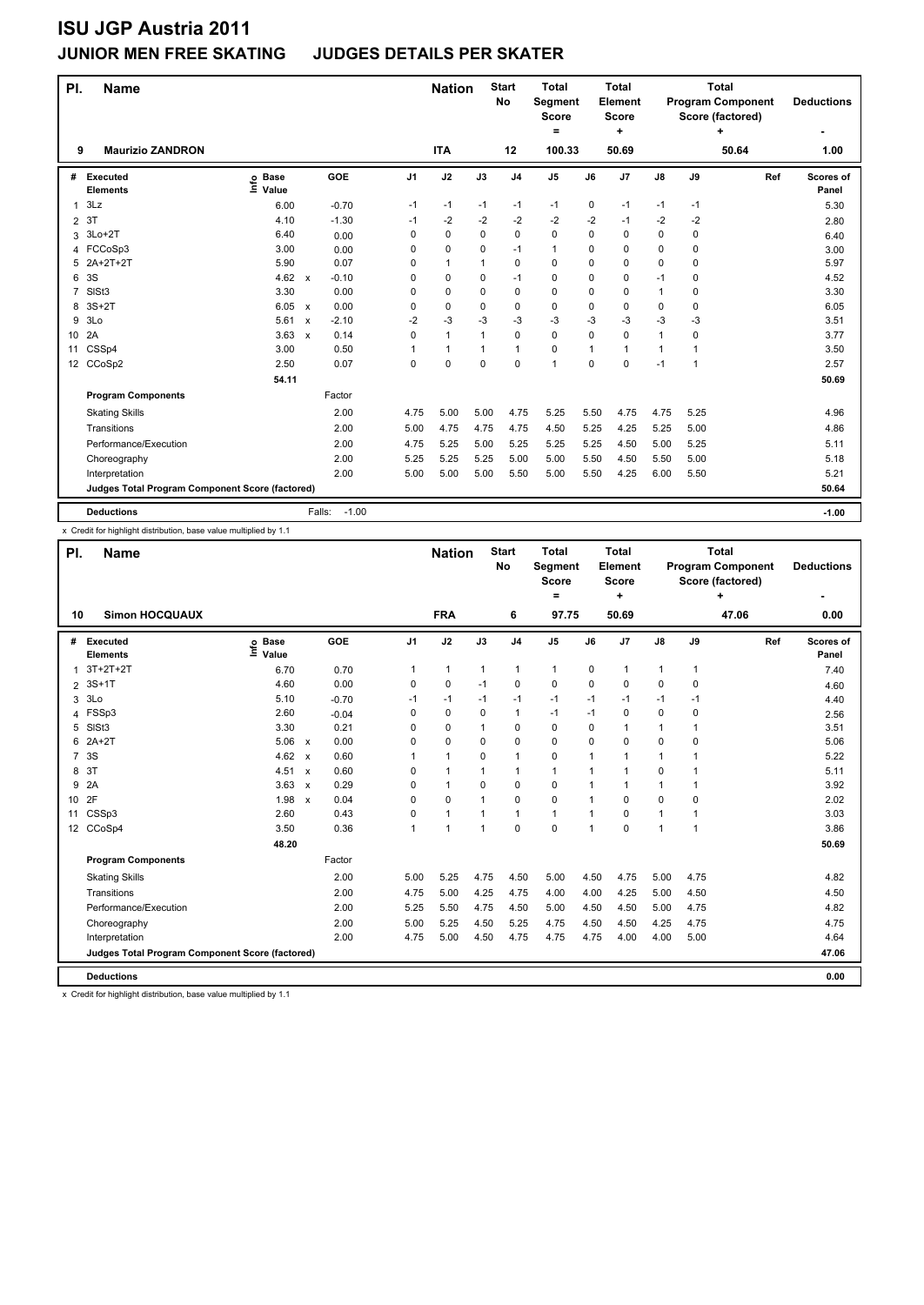### **JUNIOR MEN FREE SKATING JUDGES DETAILS PER SKATER**

| PI.            | <b>Name</b>                                     |      |                      |                           |         |                | <b>Nation</b> |                | <b>Start</b><br>No | <b>Total</b><br>Segment<br>Score<br>= |                | <b>Total</b><br><b>Element</b><br>Score<br>٠ |                         |                         | <b>Total</b><br><b>Program Component</b><br>Score (factored)<br>٠ | <b>Deductions</b>  |
|----------------|-------------------------------------------------|------|----------------------|---------------------------|---------|----------------|---------------|----------------|--------------------|---------------------------------------|----------------|----------------------------------------------|-------------------------|-------------------------|-------------------------------------------------------------------|--------------------|
| 11             | <b>Liam FIRUS</b>                               |      |                      |                           |         |                | CAN           |                | 11                 | 97.50                                 |                | 45.50                                        |                         |                         | 52.00                                                             | 0.00               |
| #              | Executed<br><b>Elements</b>                     | lnfo | <b>Base</b><br>Value |                           | GOE     | J <sub>1</sub> | J2            | J3             | J <sub>4</sub>     | J <sub>5</sub>                        | J6             | J <sub>7</sub>                               | $\mathsf{J}8$           | J9                      | Ref                                                               | Scores of<br>Panel |
| 1              | $3Lz + 3T$                                      |      | 10.10                |                           | 0.80    | 0              | $\mathbf{1}$  | 1              | $\mathbf{1}$       | $\mathbf{1}$                          | 1              | 1                                            | $\overline{\mathbf{c}}$ | $\overline{\mathbf{c}}$ |                                                                   | 10.90              |
| $\overline{2}$ | 2A                                              |      | 3.30                 |                           | 0.57    | 1              | $\mathbf{1}$  | 1              | $\mathbf{1}$       | $\mathbf{1}$                          |                | 2                                            | $\overline{\mathbf{c}}$ | 1                       |                                                                   | 3.87               |
| 3              | 2F                                              | e    | 1.80                 |                           | $-0.26$ | $-2$           | $\mathbf 0$   | $-1$           | $-1$               | $-1$                                  | 0              | 0                                            | $-1$                    | $-2$                    |                                                                   | 1.54               |
| 4              | FCCoSp4                                         |      | 3.50                 |                           | 0.71    | 0              | $\mathbf{1}$  | $\mathbf{1}$   | $\overline{2}$     | $\mathbf{1}$                          | $\overline{2}$ | 1                                            | $\overline{2}$          | $\overline{\mathbf{c}}$ |                                                                   | 4.21               |
| 5              | CiSt <sub>3</sub>                               |      | 3.30                 |                           | 0.36    | 0              | $\mathbf{1}$  | $\overline{2}$ | $\mathbf 0$        | 0                                     | 1              | 1                                            | 1                       | 1                       |                                                                   | 3.66               |
| 6              | $1A+3T$                                         |      | 5.72                 | $\boldsymbol{\mathsf{x}}$ | $-1.40$ | $-2$           | -3            | $-2$           | $-2$               | $-2$                                  | $-2$           | $-2$                                         | -2                      | $-2$                    |                                                                   | 4.32               |
| $\overline{7}$ | 2 <sub>LO</sub>                                 |      | 1.98                 | $\boldsymbol{\mathsf{x}}$ | 0.00    | $-1$           | 0             | $\Omega$       | 0                  | $\Omega$                              | $\Omega$       | 0                                            | 0                       | 0                       |                                                                   | 1.98               |
| 8              | 2Lz                                             |      | 2.31                 | $\mathsf{x}$              | 0.00    | 0              | 0             | 0              | $\mathbf 0$        | 0                                     | $\Omega$       | 0                                            | 0                       | 0                       |                                                                   | 2.31               |
| 9              | 2A+2T+1Lo                                       |      | 5.61                 | $\boldsymbol{\mathsf{x}}$ | 0.00    | 0              | 0             | 0              | 0                  | 0                                     | $\Omega$       | 0                                            | 0                       | 0                       |                                                                   | 5.61               |
| 10             | 2S                                              |      | 1.43                 | $\mathsf{x}$              | 0.00    | 0              | 0             | 0              | 0                  | 0                                     | 0              | 0                                            | 0                       | 0                       |                                                                   | 1.43               |
| 11             | CCoSp3                                          |      | 3.00                 |                           | 0.00    | 0              | 0             | 0              | 0                  | 0                                     | $\Omega$       | 0                                            | 1                       | 0                       |                                                                   | 3.00               |
|                | 12 CSSp3                                        |      | 2.60                 |                           | 0.07    | 0              | $\mathbf 0$   | 1              | $\mathbf 0$        | 0                                     | $\Omega$       | 0                                            | 0                       | 1                       |                                                                   | 2.67               |
|                |                                                 |      | 44.65                |                           |         |                |               |                |                    |                                       |                |                                              |                         |                         |                                                                   | 45.50              |
|                | <b>Program Components</b>                       |      |                      |                           | Factor  |                |               |                |                    |                                       |                |                                              |                         |                         |                                                                   |                    |
|                | <b>Skating Skills</b>                           |      |                      |                           | 2.00    | 5.25           | 5.75          | 5.50           | 5.50               | 5.25                                  | 5.25           | 5.00                                         | 5.75                    | 5.50                    |                                                                   | 5.43               |
|                | Transitions                                     |      |                      |                           | 2.00    | 5.00           | 5.50          | 5.50           | 5.25               | 4.75                                  | 5.00           | 4.25                                         | 5.00                    | 5.25                    |                                                                   | 5.11               |
|                | Performance/Execution                           |      |                      |                           | 2.00    | 4.50           | 5.00          | 5.50           | 5.00               | 5.50                                  | 5.25           | 4.25                                         | 4.50                    | 4.75                    |                                                                   | 4.93               |
|                | Choreography                                    |      |                      |                           | 2.00    | 4.75           | 5.50          | 5.75           | 5.75               | 5.00                                  | 5.50           | 5.00                                         | 5.50                    | 5.50                    |                                                                   | 5.39               |
|                | Interpretation                                  |      |                      |                           | 2.00    | 4.75           | 5.25          | 5.50           | 5.50               | 5.25                                  | 5.50           | 4.25                                         | 4.75                    | 5.00                    |                                                                   | 5.14               |
|                | Judges Total Program Component Score (factored) |      |                      |                           |         |                |               |                |                    |                                       |                |                                              |                         |                         |                                                                   | 52.00              |
|                | <b>Deductions</b>                               |      |                      |                           |         |                |               |                |                    |                                       |                |                                              |                         |                         |                                                                   | 0.00               |

x Credit for highlight distribution, base value multiplied by 1.1 e Jump take off with wrong edge

| PI.            | <b>Name</b>                                     |    |                            |                           |         |                | <b>Nation</b> |      | <b>Start</b><br>No | <b>Total</b><br><b>Segment</b><br><b>Score</b><br>۰ |                | <b>Total</b><br>Element<br><b>Score</b><br>÷ |      |              | <b>Total</b><br><b>Program Component</b><br>Score (factored)<br>٠ | <b>Deductions</b>  |
|----------------|-------------------------------------------------|----|----------------------------|---------------------------|---------|----------------|---------------|------|--------------------|-----------------------------------------------------|----------------|----------------------------------------------|------|--------------|-------------------------------------------------------------------|--------------------|
| 12             | Sei KAWAHARA                                    |    |                            |                           |         |                | <b>JPN</b>    |      | 18                 | 89.81                                               |                | 40.71                                        |      |              | 49.10                                                             | 0.00               |
| #              | Executed<br><b>Elements</b>                     |    | e Base<br>≡ Value<br>Value | <b>GOE</b>                |         | J <sub>1</sub> | J2            | J3   | J <sub>4</sub>     | J <sub>5</sub>                                      | J6             | J7                                           | J8   | J9           | Ref                                                               | Scores of<br>Panel |
| 1              | 3A<<                                            | << | 3.30                       |                           | $-1.50$ | -3             | $-3$          | $-3$ | $-3$               | $-3$                                                | $-3$           | $-3$                                         | $-3$ | $-3$         |                                                                   | 1.80               |
| $\overline{2}$ | $1F+3T$                                         |    | 4.60                       |                           | 0.00    | 0              | 0             | 0    | 0                  | 0                                                   | 1              | 0                                            | 0    | 0            |                                                                   | 4.60               |
| 3              | 3Lz                                             | e  | 6.00                       |                           | $-0.70$ | $-2$           | $-2$          | $-1$ | $-1$               | $-1$                                                | 0              | 0                                            | 0    | $-2$         |                                                                   | 5.30               |
| 4              | 3Lo                                             |    | 5.10                       |                           | 0.50    | 1              | $\mathbf{1}$  | 1    | $\Omega$           | 0                                                   | 1              | $\mathbf{1}$                                 | 0    | $\mathbf{1}$ |                                                                   | 5.60               |
| 5              | CSSp4                                           |    | 3.00                       |                           | 0.21    | 1              | $\mathbf{1}$  | 0    | $\mathbf 0$        | $\mathbf{1}$                                        | $\overline{2}$ | 0                                            | $-1$ | 0            |                                                                   | 3.21               |
| 6              | 1Lz                                             | e  | 0.66                       | $\pmb{\chi}$              | $-0.11$ | $-3$           | $-1$          | $-1$ | $-1$               | $-1$                                                | $-1$           | 0                                            | $-1$ | $-2$         |                                                                   | 0.55               |
| $\overline{7}$ | 3S                                              |    | 4.62                       | $\boldsymbol{\mathsf{x}}$ | 0.00    | 0              | 0             | 0    | 0                  | 0                                                   | $\Omega$       | 0                                            | 0    | 0            |                                                                   | 4.62               |
| 8              | 3F                                              |    | 5.83                       | $\boldsymbol{\mathsf{x}}$ | $-0.70$ | $-1$           | $-1$          | $-1$ | $-1$               | $-1$                                                | $-1$           | $-1$                                         | $-1$ | $-1$         |                                                                   | 5.13               |
| 9              | FSSp2                                           |    | 2.30                       |                           | $-0.09$ | 0              | $-1$          | 0    | $-1$               | $-1$                                                | 0              | 0                                            | 0    | 0            |                                                                   | 2.21               |
| 10             | SISt <sub>2</sub>                               |    | 2.60                       |                           | 0.00    | 0              | 0             | 0    | $\Omega$           | $\Omega$                                            | 0              | 0                                            | 0    | $\Omega$     |                                                                   | 2.60               |
| 11             | 2A                                              |    | 3.63                       | $\boldsymbol{\mathsf{x}}$ | $-1.00$ | $-2$           | $-2$          | $-2$ | $-2$               | $-2$                                                | $-2$           | $-2$                                         | $-2$ | $-2$         |                                                                   | 2.63               |
|                | 12 CCoSp2                                       |    | 2.50                       |                           | $-0.04$ | $\Omega$       | $-1$          | 0    | $-1$               | 0                                                   | 0              | 0                                            | 0    | 0            |                                                                   | 2.46               |
|                |                                                 |    | 44.14                      |                           |         |                |               |      |                    |                                                     |                |                                              |      |              |                                                                   | 40.71              |
|                | <b>Program Components</b>                       |    |                            | Factor                    |         |                |               |      |                    |                                                     |                |                                              |      |              |                                                                   |                    |
|                | <b>Skating Skills</b>                           |    |                            |                           | 2.00    | 5.25           | 5.00          | 5.25 | 5.25               | 6.25                                                | 5.75           | 5.00                                         | 5.75 | 5.25         |                                                                   | 5.36               |
|                | Transitions                                     |    |                            |                           | 2.00    | 5.25           | 4.50          | 5.00 | 4.50               | 5.50                                                | 5.00           | 3.50                                         | 5.00 | 4.75         |                                                                   | 4.86               |
|                | Performance/Execution                           |    |                            |                           | 2.00    | 4.50           | 5.00          | 4.75 | 4.25               | 5.75                                                | 5.25           | 4.00                                         | 5.00 | 4.75         |                                                                   | 4.79               |
|                | Choreography                                    |    |                            |                           | 2.00    | 5.00           | 5.00          | 4.75 | 4.50               | 5.50                                                | 5.25           | 3.50                                         | 5.25 | 4.75         |                                                                   | 4.93               |
|                | Interpretation                                  |    |                            |                           | 2.00    | 5.00           | 4.75          | 4.75 | 4.50               | 5.50                                                | 5.25           | 3.50                                         | 3.75 | 4.25         |                                                                   | 4.61               |
|                | Judges Total Program Component Score (factored) |    |                            |                           |         |                |               |      |                    |                                                     |                |                                              |      |              |                                                                   | 49.10              |
|                | <b>Deductions</b>                               |    |                            |                           |         |                |               |      |                    |                                                     |                |                                              |      |              |                                                                   | 0.00               |

<< Downgraded jump x Credit for highlight distribution, base value multiplied by 1.1 e Jump take off with wrong edge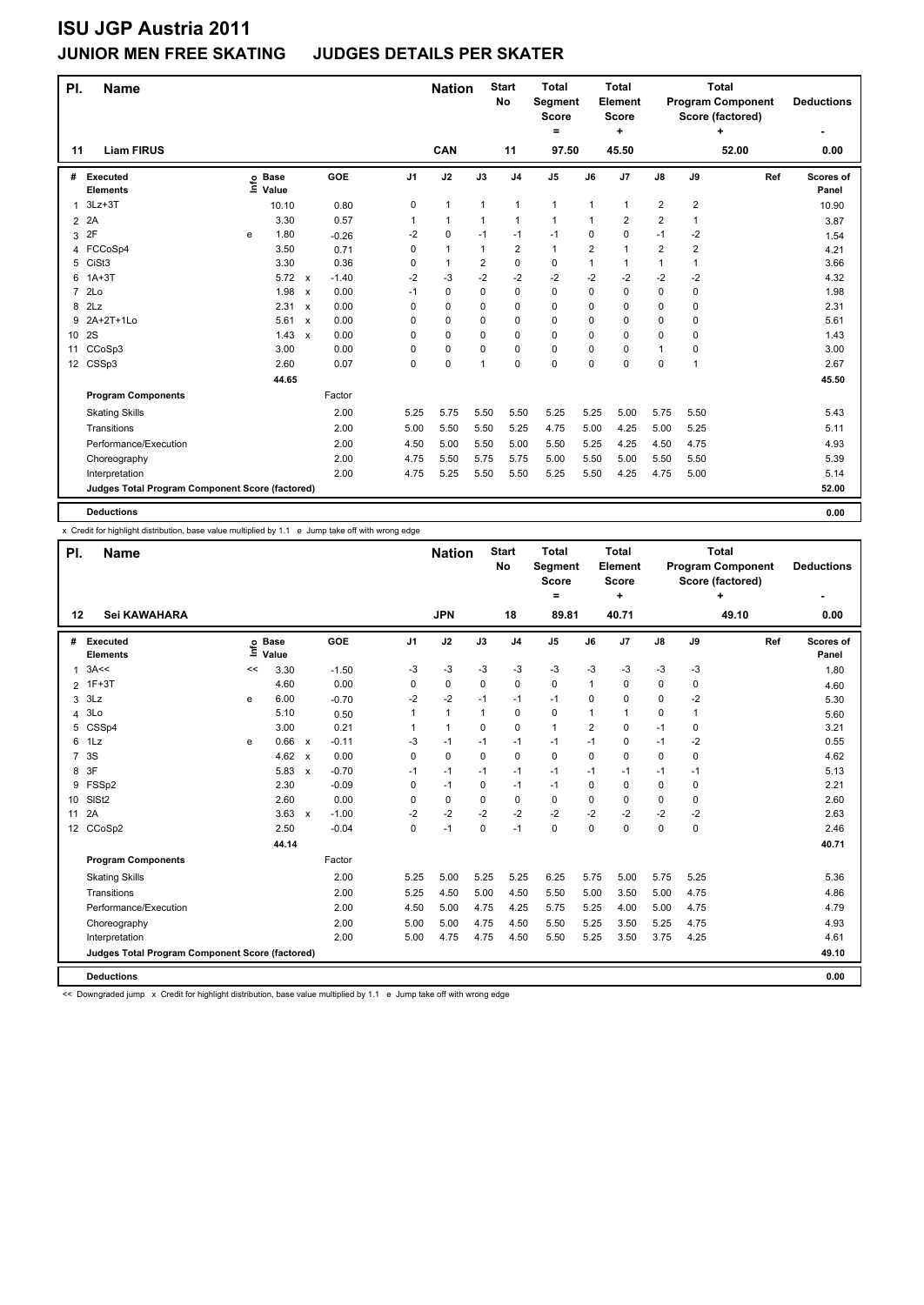### **JUNIOR MEN FREE SKATING JUDGES DETAILS PER SKATER**

| PI.            | <b>Name</b>                                     |      |                      |                           |         |                | <b>Nation</b> |              | <b>Start</b><br><b>No</b> | <b>Total</b><br>Segment<br><b>Score</b><br>= |                | <b>Total</b><br>Element<br>Score<br>٠ |                         |              | <b>Total</b><br><b>Program Component</b><br>Score (factored)<br>٠ | <b>Deductions</b>  |
|----------------|-------------------------------------------------|------|----------------------|---------------------------|---------|----------------|---------------|--------------|---------------------------|----------------------------------------------|----------------|---------------------------------------|-------------------------|--------------|-------------------------------------------------------------------|--------------------|
| 13             | <b>Tomi PULKKINEN</b>                           |      |                      |                           |         |                | SUI           |              | 7                         | 88.36                                        |                | 42.08                                 |                         |              | 46.28                                                             | 0.00               |
| #              | Executed<br><b>Elements</b>                     | Info | <b>Base</b><br>Value |                           | GOE     | J <sub>1</sub> | J2            | J3           | J <sub>4</sub>            | J <sub>5</sub>                               | J6             | J7                                    | $\mathsf{J}8$           | J9           | Ref                                                               | Scores of<br>Panel |
| 1              | 1A                                              |      | 1.10                 |                           | 0.06    | 0              | $\pmb{0}$     | $\mathbf 0$  | 1                         | 0                                            | $\overline{2}$ | 1                                     | 0                       | 0            |                                                                   | 1.16               |
| $\overline{2}$ | 3Lz                                             |      | 6.00                 |                           | 0.10    | 0              | 0             | 0            | 0                         | 0                                            | 1              | 0                                     | 1                       | 0            |                                                                   | 6.10               |
| 3              | 2F                                              | e    | 1.80                 |                           | $-0.30$ | $-2$           | $-2$          | $-1$         | $-1$                      | $-1$                                         | 0              | 0                                     | $-1$                    | -1           |                                                                   | 1.50               |
| 4              | 3Lo                                             |      | 5.10                 |                           | $-0.30$ | 0              | $-1$          | $\Omega$     | $-1$                      | 0                                            | 0              | $-1$                                  | 0                       | -1           |                                                                   | 4.80               |
| 5              | CCoSp3                                          |      | 3.00                 |                           | 0.29    |                | $\mathbf{1}$  | $\Omega$     | $\mathbf 0$               | 0                                            | 0              | 1                                     | 1                       | 1            |                                                                   | 3.29               |
| 6              | CiSt <sub>2</sub>                               |      | 2.60                 |                           | 0.29    | 0              | $\mathbf 0$   | $\mathbf{1}$ | $\mathbf 0$               | 0                                            | 1              | 1                                     | $\overline{\mathbf{c}}$ | $\mathbf{1}$ |                                                                   | 2.89               |
| $\overline{7}$ | 3T                                              |      | 4.51                 | $\mathsf{x}$              | $-0.70$ | $-1$           | $-1$          | $-1$         | $-1$                      | $-1$                                         | $-1$           | $-1$                                  | $-1$                    | $-1$         |                                                                   | 3.81               |
| 8              | 1Lz                                             |      | 0.66                 | $\mathsf{x}$              | $-0.06$ | $-1$           | $-1$          | $-1$         | $-1$                      | 0                                            | 0              | 0                                     | $-1$                    | 0            |                                                                   | 0.60               |
| 9              | $3S+2T$                                         |      | 6.05                 | $\boldsymbol{\mathsf{x}}$ | 0.00    | 0              | $-1$          | $\mathbf{1}$ | 0                         | 0                                            | 0              | 0                                     | 0                       | 0            |                                                                   | 6.05               |
| 10             | $3Lo+2T$                                        |      | 7.04                 | $\boldsymbol{\mathsf{x}}$ | 0.00    |                | $\mathbf 0$   | 0            | 0                         | 0                                            | 0              | 0                                     | 0                       | 0            |                                                                   | 7.04               |
| 11             | FCSp2                                           |      | 2.30                 |                           | 0.00    | 0              | $\mathbf 0$   | $\Omega$     | 0                         | 0                                            | 0              | 0                                     | $\mathbf{1}$            | 0            |                                                                   | 2.30               |
|                | 12 CUSp3                                        |      | 2.40                 |                           | 0.14    | 0              | $\mathbf 0$   | $\mathbf 0$  | 0                         | $\mathbf 0$                                  | 0              | 1                                     | 1                       | 1            |                                                                   | 2.54               |
|                |                                                 |      | 42.56                |                           |         |                |               |              |                           |                                              |                |                                       |                         |              |                                                                   | 42.08              |
|                | <b>Program Components</b>                       |      |                      |                           | Factor  |                |               |              |                           |                                              |                |                                       |                         |              |                                                                   |                    |
|                | <b>Skating Skills</b>                           |      |                      |                           | 2.00    | 5.25           | 4.75          | 4.50         | 4.50                      | 4.75                                         | 4.75           | 5.00                                  | 5.25                    | 5.00         |                                                                   | 4.86               |
|                | Transitions                                     |      |                      |                           | 2.00    | 5.00           | 4.50          | 4.25         | 4.00                      | 4.25                                         | 4.00           | 4.50                                  | 5.00                    | 4.50         |                                                                   | 4.43               |
|                | Performance/Execution                           |      |                      |                           | 2.00    | 4.50           | 4.50          | 4.50         | 4.75                      | 4.75                                         | 4.25           | 4.50                                  | 4.00                    | 4.50         |                                                                   | 4.50               |
|                | Choreography                                    |      |                      |                           | 2.00    | 5.00           | 4.75          | 4.50         | 4.50                      | 4.50                                         | 4.25           | 5.00                                  | 6.00                    | 4.75         |                                                                   | 4.71               |
|                | Interpretation                                  |      |                      |                           | 2.00    | 4.75           | 4.75          | 4.25         | 5.00                      | 4.50                                         | 4.25           | 4.50                                  | 6.00                    | 4.75         |                                                                   | 4.64               |
|                | Judges Total Program Component Score (factored) |      |                      |                           |         |                |               |              |                           |                                              |                |                                       |                         |              |                                                                   | 46.28              |
|                | <b>Deductions</b>                               |      |                      |                           |         |                |               |              |                           |                                              |                |                                       |                         |              |                                                                   | 0.00               |

x Credit for highlight distribution, base value multiplied by 1.1 e Jump take off with wrong edge

| PI.             | <b>Name</b>                                     |                              |                           |                  |      | <b>Nation</b>  |             | <b>Start</b><br>No | <b>Total</b><br><b>Segment</b><br><b>Score</b><br>$=$ |             | Total<br>Element<br><b>Score</b><br>÷ |               |              | <b>Total</b><br><b>Program Component</b><br>Score (factored)<br>٠ | <b>Deductions</b>  |
|-----------------|-------------------------------------------------|------------------------------|---------------------------|------------------|------|----------------|-------------|--------------------|-------------------------------------------------------|-------------|---------------------------------------|---------------|--------------|-------------------------------------------------------------------|--------------------|
| 14              | <b>Victor BUSTAMANTE</b>                        |                              |                           |                  |      | <b>ESP</b>     |             | 10                 | 85.72                                                 |             | 40.50                                 |               |              | 45.22                                                             | 0.00               |
| #               | Executed<br><b>Elements</b>                     | <b>Base</b><br>١nf٥<br>Value | GOE                       | J1               |      | J2             | J3          | J <sub>4</sub>     | J <sub>5</sub>                                        | J6          | J7                                    | $\mathsf{J}8$ | J9           | Ref                                                               | Scores of<br>Panel |
| $\mathbf{1}$    | 2F                                              | 1.80                         |                           | 0<br>0.04        |      | 0              | $\mathbf 0$ | $\mathbf{1}$       | 0                                                     | $\mathbf 0$ | $\mathbf 0$                           | 0             | $\mathbf{1}$ |                                                                   | 1.84               |
| 2               | $3Lo+2T$                                        | 6.40                         |                           | 0.00<br>$\Omega$ |      | 0              | $\Omega$    | 0                  | 0                                                     | 0           | 0                                     | 0             | 0            |                                                                   | 6.40               |
| 3               | 2T                                              | 1.30                         |                           | 0<br>0.00        |      | 0              | 0           | 0                  | 0                                                     | 0           | $\overline{1}$                        | 0             | 0            |                                                                   | 1.30               |
| $\overline{4}$  | 3S+2T+2T                                        | 6.80                         |                           | $-1$<br>0.00     |      | 0              | 0           | $\Omega$           | 0                                                     | 0           | $\Omega$                              | 0             | 0            |                                                                   | 6.80               |
| 5               | FUSp3                                           | 2.40                         |                           | $-0.26$<br>1     |      | $-1$           | $-1$        | $-1$               | $\Omega$                                              | $-2$        | $-1$                                  | $-1$          | -1           |                                                                   | 2.14               |
| 6               | 1Lo                                             | 0.50                         |                           | $-0.09$<br>$-1$  |      | 0              | $-1$        | $-1$               | 0                                                     | $-1$        | $-1$                                  | $-1$          | $-1$         |                                                                   | 0.41               |
| $\overline{7}$  | 2A                                              | 3.63                         | $\mathsf{x}$              | 0.00<br>0        |      | $\mathbf 0$    | 0           | 0                  | 0                                                     | $\Omega$    | $\mathbf 0$                           | 0             | 0            |                                                                   | 3.63               |
| 8               | $2A+2T$                                         | 5.06                         | $\boldsymbol{\mathsf{x}}$ | 0.07<br>$\Omega$ |      | 0              | $\Omega$    | 0                  | 0                                                     | 0           | $\overline{1}$                        | 0             | 1            |                                                                   | 5.13               |
| 9               | 3S                                              | 4.62                         | $\mathsf{x}$              | $-0.10$<br>0     |      | $-1$           | 0           | $-1$               | $\Omega$                                              | 0           | $\Omega$                              | $\Omega$      | $\Omega$     |                                                                   | 4.52               |
| 10              | CSSp2                                           | 2.30                         |                           | 0.29<br>$\Omega$ |      | $\mathbf{1}$   |             | $\mathbf{1}$       | $\Omega$                                              | 0           | $\mathbf 0$                           | 1             | 1            |                                                                   | 2.59               |
| 11              | CiSt <sub>2</sub>                               | 2.60                         |                           | 0.00<br>$\Omega$ |      | $\Omega$       | 0           | $\mathbf{1}$       | 0                                                     | 0           | $\mathbf 0$                           | 0             | $\Omega$     |                                                                   | 2.60               |
| 12 <sup>2</sup> | CCoSp3                                          | 3.00                         |                           | 0.14<br>$\Omega$ |      | $\overline{1}$ | $\Omega$    | $\Omega$           | 0                                                     | 0           | 0                                     | 1             | 1            |                                                                   | 3.14               |
|                 |                                                 | 40.41                        |                           |                  |      |                |             |                    |                                                       |             |                                       |               |              |                                                                   | 40.50              |
|                 | <b>Program Components</b>                       |                              |                           | Factor           |      |                |             |                    |                                                       |             |                                       |               |              |                                                                   |                    |
|                 | <b>Skating Skills</b>                           |                              |                           | 2.00             | 4.25 | 5.25           | 4.50        | 4.75               | 4.50                                                  | 4.50        | 4.50                                  | 4.75          | 4.75         |                                                                   | 4.61               |
|                 | Transitions                                     |                              |                           | 2.00             | 4.50 | 4.75           | 4.00        | 4.75               | 4.00                                                  | 4.00        | 4.00                                  | 4.75          | 4.25         |                                                                   | 4.32               |
|                 | Performance/Execution                           |                              |                           | 2.00             | 4.25 | 5.00           | 4.25        | 5.00               | 4.50                                                  | 4.25        | 4.25                                  | 3.75          | 4.50         |                                                                   | 4.43               |
|                 | Choreography                                    |                              |                           | 2.00             | 4.50 | 4.75           | 4.50        | 4.50               | 4.25                                                  | 4.25        | 4.75                                  | 5.00          | 4.50         |                                                                   | 4.54               |
|                 | Interpretation                                  |                              |                           | 2.00             | 4.25 | 5.00           | 4.50        | 5.00               | 4.75                                                  | 4.25        | 4.75                                  | 5.00          | 4.75         |                                                                   | 4.71               |
|                 | Judges Total Program Component Score (factored) |                              |                           |                  |      |                |             |                    |                                                       |             |                                       |               |              |                                                                   | 45.22              |
|                 | <b>Deductions</b>                               |                              |                           |                  |      |                |             |                    |                                                       |             |                                       |               |              |                                                                   | 0.00               |

x Credit for highlight distribution, base value multiplied by 1.1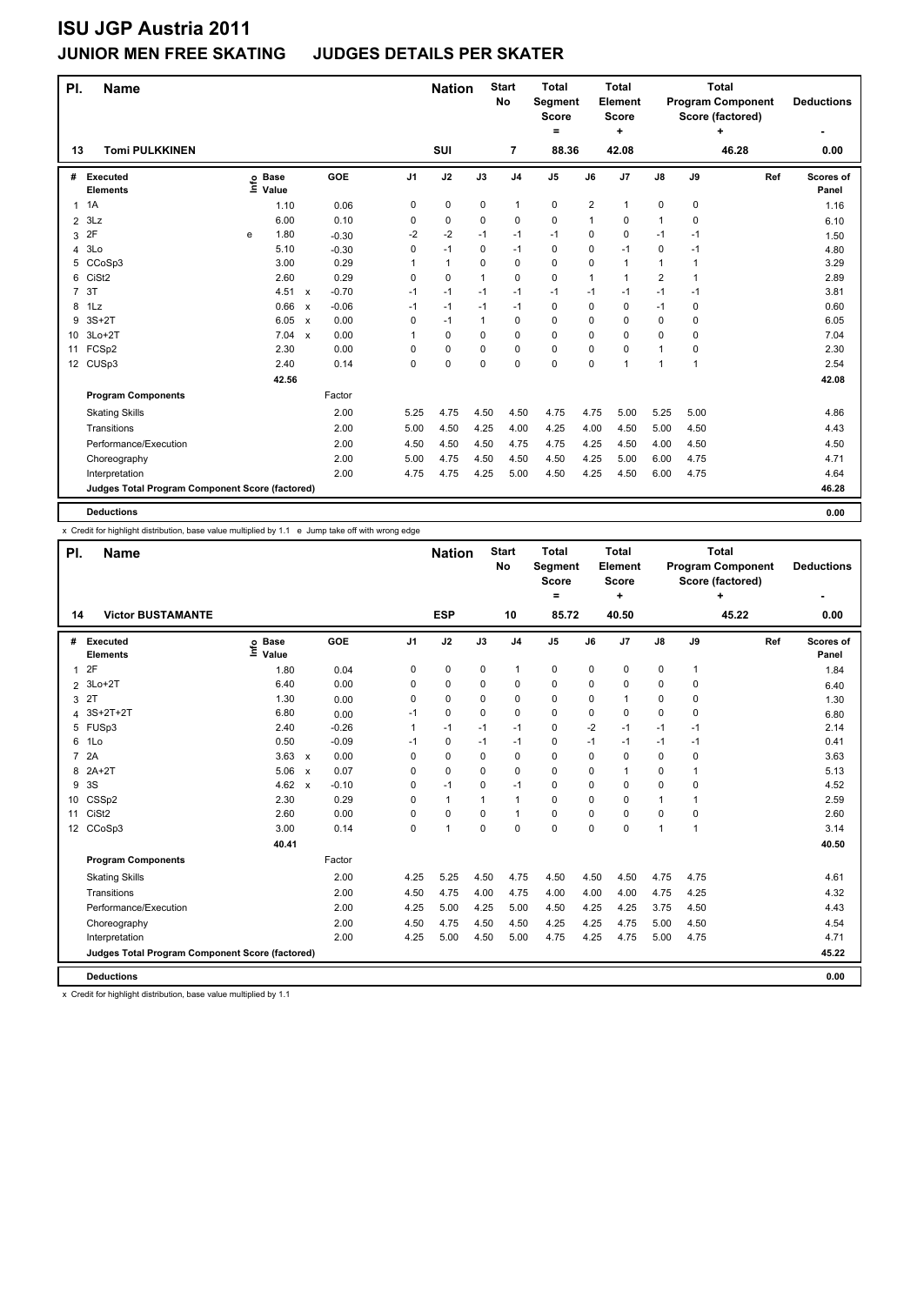### **JUNIOR MEN FREE SKATING JUDGES DETAILS PER SKATER**

| PI. | <b>Name</b>                                     |          |                            |                                      |                | <b>Nation</b> |              | <b>Start</b><br><b>No</b> | <b>Total</b><br>Segment<br><b>Score</b><br>۰ |      | <b>Total</b><br>Element<br><b>Score</b><br>÷ |               |             | <b>Total</b><br><b>Program Component</b><br>Score (factored)<br>٠ | <b>Deductions</b>  |
|-----|-------------------------------------------------|----------|----------------------------|--------------------------------------|----------------|---------------|--------------|---------------------------|----------------------------------------------|------|----------------------------------------------|---------------|-------------|-------------------------------------------------------------------|--------------------|
| 15  | <b>Peter-James HALLAM</b>                       |          |                            |                                      |                | <b>GBR</b>    |              | 8                         | 80.66                                        |      | 41.16                                        |               |             | 41.50                                                             | 2.00               |
| #   | <b>Executed</b><br><b>Elements</b>              |          | e Base<br>⊆ Value<br>Value | <b>GOE</b>                           | J <sub>1</sub> | J2            | J3           | J <sub>4</sub>            | J5                                           | J6   | J <sub>7</sub>                               | $\mathsf{J}8$ | J9          | Ref                                                               | Scores of<br>Panel |
| 1   | 2A                                              |          | 3.30                       | 0.07                                 | 1              | 0             | 0            | 1                         | 0                                            | 0    | 0                                            | 0             | 0           |                                                                   | 3.37               |
|     | 2 3T+2T+2Lo                                     |          | 7.20                       | 0.60                                 | 2              | 0             | 0            | 1                         | 0                                            | 1    | 1                                            | 2             | 1           |                                                                   | 7.80               |
| 3   | 3Lz                                             | $\hat{}$ | 4.20                       | $-2.10$                              | -3             | -3            | -3           | $-3$                      | $-3$                                         | $-3$ | $-3$                                         | $-3$          | $-3$        |                                                                   | 2.10               |
| 4   | SISt <sub>2</sub>                               |          | 2.60                       | 0.00                                 | 0              | 0             | 0            | $\mathbf 0$               | 0                                            | 0    | 0                                            | 0             | 0           |                                                                   | 2.60               |
| 5   | 3 <sub>LO</sub>                                 |          | 5.10                       | 0.00                                 | 0              | 0             | 0            | $\mathbf 0$               | 0                                            | 0    | 0                                            | 0             | $\mathbf 0$ |                                                                   | 5.10               |
| 6   | CSSp2                                           |          | 2.30                       | 0.29                                 | 0              | $\mathbf 0$   | $\mathbf{1}$ | $\mathbf 0$               | 0                                            | 1    | $\mathbf{1}$                                 | 1             | 1           |                                                                   | 2.59               |
| 7   | $3T+2T$                                         |          | 5.94                       | $-0.10$<br>$\boldsymbol{\mathsf{x}}$ | $\Omega$       | 0             | 0            | $-1$                      | 0                                            | 0    | $-1$                                         | $\mathbf{1}$  | 0           |                                                                   | 5.84               |
| 8   | 3S                                              |          | 4.62                       | $-1.40$<br>$\boldsymbol{\mathsf{x}}$ | $-1$           | -3            | $-2$         | $-2$                      | $-2$                                         | $-2$ | $-2$                                         | $-2$          | $-2$        |                                                                   | 3.22               |
| 9   | 3S+SEQ                                          |          | 3.70                       | 0.10<br>$\boldsymbol{\mathsf{x}}$    | $-1$           | 0             | 0            | $\mathbf 0$               | 0                                            | 0    | $\mathbf{1}$                                 | $\mathbf{1}$  | 0           |                                                                   | 3.80               |
| 10  | FSSp2                                           |          | 2.30                       | $-0.13$                              | 0              | 0             | $\Omega$     | $-1$                      | 0                                            | 0    | $-1$                                         | $-1$          | $-1$        |                                                                   | 2.17               |
| 11  | 2Lo*+2A*+SEQ                                    | $\star$  | 0.00                       | 0.00                                 |                | ÷             |              | $\sim$                    |                                              |      |                                              |               |             |                                                                   | 0.00               |
|     | 12 CCoSp2                                       |          | 2.50                       | 0.07                                 | $\Omega$       | 0             | $\mathbf{1}$ | $\mathbf 0$               | 0                                            | 0    | 0                                            | 1             | 0           |                                                                   | 2.57               |
|     |                                                 |          | 43.76                      |                                      |                |               |              |                           |                                              |      |                                              |               |             |                                                                   | 41.16              |
|     | <b>Program Components</b>                       |          |                            | Factor                               |                |               |              |                           |                                              |      |                                              |               |             |                                                                   |                    |
|     | <b>Skating Skills</b>                           |          |                            | 2.00                                 | 4.75           | 4.75          | 4.25         | 4.50                      | 4.50                                         | 4.50 | 4.75                                         | 5.00          | 4.50        |                                                                   | 4.61               |
|     | Transitions                                     |          |                            | 2.00                                 | 4.50           | 3.75          | 4.00         | 3.75                      | 4.25                                         | 3.50 | 3.25                                         | 2.00          | 4.25        |                                                                   | 3.82               |
|     | Performance/Execution                           |          |                            | 2.00                                 | 4.50           | 4.50          | 3.75         | 4.00                      | 4.25                                         | 4.00 | 4.25                                         | 4.00          | 4.25        |                                                                   | 4.18               |
|     | Choreography                                    |          |                            | 2.00                                 | 4.25           | 4.25          | 4.25         | 3.75                      | 4.50                                         | 4.00 | 4.00                                         | 3.75          | 4.50        |                                                                   | 4.14               |
|     | Interpretation                                  |          |                            | 2.00                                 | 4.50           | 4.25          | 4.25         | 3.50                      | 4.00                                         | 4.00 | 3.75                                         | 3.00          | 4.25        |                                                                   | 4.00               |
|     | Judges Total Program Component Score (factored) |          |                            |                                      |                |               |              |                           |                                              |      |                                              |               |             |                                                                   | 41.50              |
|     | <b>Deductions</b>                               |          |                            | $-2.00$<br>Falls:                    |                |               |              |                           |                                              |      |                                              |               |             |                                                                   | $-2.00$            |

< Under-rotated jump \* Invalid element x Credit for highlight distribution, base value multiplied by 1.1

| PI.             | <b>Name</b>                                     |                |                      |                           |                   |                | <b>Nation</b> |              | <b>Start</b><br><b>No</b> | <b>Total</b><br>Segment<br><b>Score</b><br>= |      | <b>Total</b><br>Element<br><b>Score</b><br>٠ |               |              | <b>Total</b><br><b>Program Component</b><br>Score (factored)<br>٠ | <b>Deductions</b>         |
|-----------------|-------------------------------------------------|----------------|----------------------|---------------------------|-------------------|----------------|---------------|--------------|---------------------------|----------------------------------------------|------|----------------------------------------------|---------------|--------------|-------------------------------------------------------------------|---------------------------|
| 16              | <b>Petr COUFAL</b>                              |                |                      |                           |                   |                | <b>CZE</b>    |              | 20                        | 79.66                                        |      | 33.82                                        |               |              | 46.84                                                             | 1.00                      |
| #               | <b>Executed</b><br><b>Elements</b>              | $\frac{6}{10}$ | <b>Base</b><br>Value |                           | GOE               | J <sub>1</sub> | J2            | J3           | J <sub>4</sub>            | J5                                           | J6   | J7                                           | $\mathsf{J}8$ | J9           | Ref                                                               | <b>Scores of</b><br>Panel |
| 1               | 2Lz                                             |                | 2.10                 |                           | 0.04              | 0              | $\pmb{0}$     | $\mathbf 0$  | $\pmb{0}$                 | $\mathbf 0$                                  | 1    | $\mathbf{1}$                                 | 0             | 0            |                                                                   | 2.14                      |
| 2               | 1F                                              | e              | 0.50                 |                           | $-0.13$           | $-3$           | $-2$          | $-1$         | $-1$                      | $-1$                                         | $-1$ | $-1$                                         | $-1$          | $-2$         |                                                                   | 0.37                      |
| 3               | 1Lo                                             |                | 0.50                 |                           | $-0.23$           | $-1$           | $-3$          | $-2$         | $-2$                      | $-3$                                         | $-3$ | $-1$                                         | $-2$          | $-3$         |                                                                   | 0.27                      |
| 4               | 2A                                              |                | 3.30                 |                           | 0.00              | 0              | $\mathbf 0$   | $\Omega$     | $\Omega$                  | $\mathbf 0$                                  | 0    | $\Omega$                                     | 0             | 0            |                                                                   | 3.30                      |
| 5               | FSSp                                            |                | 0.00                 |                           | 0.00              |                | ٠             |              | ٠                         |                                              |      |                                              |               |              |                                                                   | 0.00                      |
| 6               | SISt <sub>2</sub>                               |                | 2.60                 |                           | 0.21              | 0              | $\mathbf{1}$  | 1            | 1                         | $\mathbf 0$                                  | 1    | 0                                            | 0             | 0            |                                                                   | 2.81                      |
| 7               | CSSp2                                           |                | 2.30                 |                           | 0.14              | 0              | $\Omega$      | $\Omega$     | $\mathbf 0$               | $\mathbf{1}$                                 | 1    | 1                                            | 0             | 0            |                                                                   | 2.44                      |
| 8               | $3T+2T$                                         |                | 5.94                 | $\mathsf{x}$              | 0.30              |                | $\mathbf{1}$  | $\mathbf{1}$ | 0                         | 0                                            | 0    | 1                                            | 0             | 0            |                                                                   | 6.24                      |
| 9               | $3Lo+2T$                                        |                | 7.04                 | $\mathsf{x}$              | 0.00              | 0              | $-1$          | $\Omega$     | $\mathbf 0$               | $\mathbf 0$                                  | 0    | 1                                            | 0             | $\Omega$     |                                                                   | 7.04                      |
| 10 <sup>°</sup> | 2A                                              |                | 3.63                 | $\boldsymbol{\mathsf{x}}$ | $-1.50$           | $-3$           | $-3$          | $-3$         | $-3$                      | $-3$                                         | $-3$ | $-3$                                         | $-3$          | $-3$         |                                                                   | 2.13                      |
| 11              | CCoSp2                                          |                | 2.50                 |                           | $-0.04$           | 0              | $-1$          | $\mathbf 0$  | $-1$                      | $\mathbf 0$                                  | 0    | $\mathbf 0$                                  | 0             | $\mathbf{1}$ |                                                                   | 2.46                      |
| 12 3S           |                                                 |                | 4.62 $\times$        |                           | 0.00              | $-3$           | $\Omega$      | $\Omega$     | $\Omega$                  | $\Omega$                                     | 0    | 0                                            | $\Omega$      | $\Omega$     |                                                                   | 4.62                      |
|                 |                                                 |                | 35.03                |                           |                   |                |               |              |                           |                                              |      |                                              |               |              |                                                                   | 33.82                     |
|                 | <b>Program Components</b>                       |                |                      |                           | Factor            |                |               |              |                           |                                              |      |                                              |               |              |                                                                   |                           |
|                 | <b>Skating Skills</b>                           |                |                      |                           | 2.00              | 5.00           | 5.25          | 5.00         | 4.75                      | 5.50                                         | 5.25 | 5.50                                         | 5.50          | 5.00         |                                                                   | 5.21                      |
|                 | Transitions                                     |                |                      |                           | 2.00              | 5.25           | 4.50          | 4.50         | 5.50                      | 5.00                                         | 4.00 | 4.00                                         | 4.25          | 4.50         |                                                                   | 4.57                      |
|                 | Performance/Execution                           |                |                      |                           | 2.00              | 4.25           | 4.75          | 4.00         | 4.75                      | 4.75                                         | 3.75 | 4.00                                         | 3.00          | 4.25         |                                                                   | 4.25                      |
|                 | Choreography                                    |                |                      |                           | 2.00              | 5.50           | 4.75          | 5.00         | 5.25                      | 5.50                                         | 4.00 | 4.50                                         | 3.00          | 4.75         |                                                                   | 4.82                      |
|                 | Interpretation                                  |                |                      |                           | 2.00              | 5.00           | 4.50          | 4.25         | 5.50                      | 5.25                                         | 4.00 | 4.50                                         | 3.00          | 4.50         |                                                                   | 4.57                      |
|                 | Judges Total Program Component Score (factored) |                |                      |                           |                   |                |               |              |                           |                                              |      |                                              |               |              |                                                                   | 46.84                     |
|                 | <b>Deductions</b>                               |                |                      |                           | $-1.00$<br>Falls: |                |               |              |                           |                                              |      |                                              |               |              |                                                                   | $-1.00$                   |

x Credit for highlight distribution, base value multiplied by 1.1 e Jump take off with wrong edge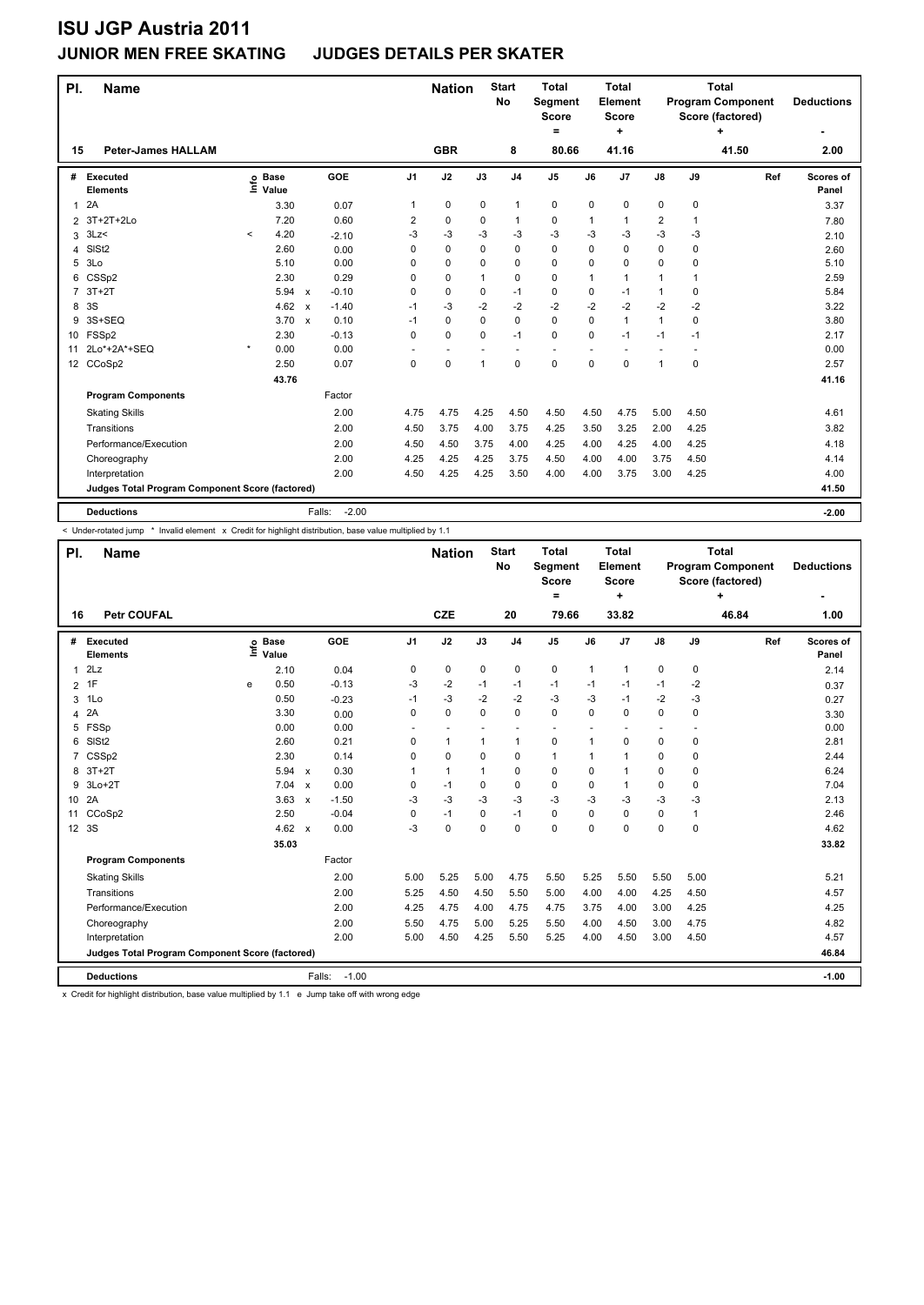### **JUNIOR MEN FREE SKATING JUDGES DETAILS PER SKATER**

| PI.             | <b>Name</b>                                     |          |                                  |              |         |                | <b>Nation</b>            |             | <b>Start</b><br><b>No</b> | <b>Total</b><br>Segment<br><b>Score</b><br>= |              | <b>Total</b><br>Element<br><b>Score</b><br>٠ |              |          | <b>Total</b><br><b>Program Component</b><br>Score (factored) | <b>Deductions</b>  |
|-----------------|-------------------------------------------------|----------|----------------------------------|--------------|---------|----------------|--------------------------|-------------|---------------------------|----------------------------------------------|--------------|----------------------------------------------|--------------|----------|--------------------------------------------------------------|--------------------|
| 17              | <b>David KRANJEC</b>                            |          |                                  |              |         |                | <b>AUS</b>               |             | 5                         | 77.96                                        |              | 37.38                                        |              |          | 40.58                                                        | 0.00               |
| #               | Executed<br><b>Elements</b>                     |          | <b>Base</b><br>e Base<br>⊆ Value |              | GOE     | J <sub>1</sub> | J2                       | J3          | J <sub>4</sub>            | J <sub>5</sub>                               | J6           | J <sub>7</sub>                               | J8           | J9       | Ref                                                          | Scores of<br>Panel |
| $\mathbf{1}$    | 3S                                              |          | 4.20                             |              | 0.50    | $\overline{2}$ | $\mathbf{1}$             | $\mathbf 0$ | $\mathbf{1}$              | 0                                            | $\mathbf{1}$ | $\mathbf{1}$                                 | $\mathbf{1}$ | 0        |                                                              | 4.70               |
|                 | 2 FSSp3                                         |          | 2.60                             |              | 0.50    | 1              | $\mathbf{1}$             | 2           | $\mathbf{1}$              | $\mathbf{1}$                                 | 1            | $\overline{1}$                               | $\mathbf{1}$ | 1        |                                                              | 3.10               |
| 3               | $3T+1T$                                         |          | 4.50                             |              | 0.00    | 0              | 0                        | 0           | $\mathbf 0$               | 0                                            | 0            | 0                                            | 0            | 0        |                                                              | 4.50               |
| 4               | 3Lo                                             |          | 5.10                             |              | $-1.10$ | $-1$           | $-2$                     | $-1$        | $-2$                      | $-2$                                         | $-1$         | $-2$                                         | $-2$         | $-1$     |                                                              | 4.00               |
| 5               | 1Lz                                             |          | 0.60                             |              | 0.00    | $\Omega$       | $\Omega$                 | 0           | $\Omega$                  | $\Omega$                                     | $\Omega$     | $\Omega$                                     | $\Omega$     | $\Omega$ |                                                              | 0.60               |
| 6               | CCoSp4                                          |          | 3.50                             |              | 0.00    | 0              | 0                        | 0           | $\mathbf 0$               | 0                                            | $\Omega$     | 0                                            | 0            | 0        |                                                              | 3.50               |
| $\overline{7}$  | 3T                                              |          | 4.51                             | $\mathsf{x}$ | $-0.70$ | 0              | $-1$                     | $-1$        | $-1$                      | $-1$                                         | $-1$         | $-1$                                         | $-1$         | -1       |                                                              | 3.81               |
| 8               | CiSt <sub>2</sub>                               |          | 2.60                             |              | 0.00    | $\Omega$       | 0                        | 0           | $\Omega$                  | $\Omega$                                     | $\Omega$     | $\Omega$                                     | 0            | 0        |                                                              | 2.60               |
| 9               | $3S*+3T<<$                                      | $\star$  | 0.00                             |              | 0.00    |                | $\overline{\phantom{a}}$ |             | $\overline{\phantom{a}}$  |                                              |              |                                              |              |          |                                                              | 0.00               |
| 10              | 2A+2T+2T<                                       | $\hat{}$ | 6.05                             | $\mathsf{x}$ | $-1.21$ | $-2$           | -3                       | $-1$        | $-3$                      | $-1$                                         | $-3$         | $-2$                                         | $-3$         | -3       |                                                              | 4.84               |
| 11              | 2A                                              |          | 3.63                             | $\mathsf{x}$ | 0.00    | 0              | 0                        | 0           | $\mathbf 0$               | 0                                            | 0            | $\mathbf 0$                                  | $\mathbf{1}$ | 0        |                                                              | 3.63               |
| 12 <sup>2</sup> | SSp3                                            |          | 2.10                             |              | 0.00    | $-2$           | 0                        | 0           | $\Omega$                  | $\Omega$                                     | 0            | $\Omega$                                     | $\Omega$     | $\Omega$ |                                                              | 2.10               |
|                 |                                                 |          | 39.39                            |              |         |                |                          |             |                           |                                              |              |                                              |              |          |                                                              | 37.38              |
|                 | <b>Program Components</b>                       |          |                                  |              | Factor  |                |                          |             |                           |                                              |              |                                              |              |          |                                                              |                    |
|                 | <b>Skating Skills</b>                           |          |                                  |              | 2.00    | 5.00           | 4.75                     | 4.25        | 4.00                      | 5.00                                         | 4.25         | 3.75                                         | 4.25         | 4.25     |                                                              | 4.39               |
|                 | Transitions                                     |          |                                  |              | 2.00    | 4.75           | 4.00                     | 3.75        | 3.75                      | 3.75                                         | 3.75         | 3.75                                         | 4.50         | 4.00     |                                                              | 3.93               |
|                 | Performance/Execution                           |          |                                  |              | 2.00    | 3.50           | 4.25                     | 4.00        | 4.00                      | 4.75                                         | 4.00         | 3.50                                         | 4.00         | 3.75     |                                                              | 3.93               |
|                 | Choreography                                    |          |                                  |              | 2.00    | 4.25           | 4.50                     | 4.00        | 3.75                      | 4.25                                         | 4.25         | 3.50                                         | 4.25         | 3.50     |                                                              | 4.04               |
|                 | Interpretation                                  |          |                                  |              | 2.00    | 4.50           | 4.25                     | 3.75        | 3.50                      | 4.50                                         | 4.00         | 3.25                                         | 4.25         | 3.75     |                                                              | 4.00               |
|                 | Judges Total Program Component Score (factored) |          |                                  |              |         |                |                          |             |                           |                                              |              |                                              |              |          |                                                              | 40.58              |
|                 | <b>Deductions</b>                               |          |                                  |              |         |                |                          |             |                           |                                              |              |                                              |              |          |                                                              | 0.00               |

< Under-rotated jump << Downgraded jump \* Invalid element x Credit for highlight distribution, base value multiplied by 1.1

| PI.             | <b>Name</b>                                     |         |                      |                           |                   |                | <b>Nation</b> |              | <b>Start</b><br>No | <b>Total</b><br><b>Segment</b><br><b>Score</b><br>= |          | <b>Total</b><br>Element<br><b>Score</b><br>÷ |              |          | <b>Total</b><br><b>Program Component</b><br>Score (factored)<br>÷ | <b>Deductions</b>  |
|-----------------|-------------------------------------------------|---------|----------------------|---------------------------|-------------------|----------------|---------------|--------------|--------------------|-----------------------------------------------------|----------|----------------------------------------------|--------------|----------|-------------------------------------------------------------------|--------------------|
| 18              | <b>Bela PAPP</b>                                |         |                      |                           |                   |                | <b>FIN</b>    |              | 9                  | 76.29                                               |          | 35.87                                        |              |          | 42.42                                                             | 2.00               |
| #               | Executed<br><b>Elements</b>                     | lnfo    | <b>Base</b><br>Value |                           | <b>GOE</b>        | J <sub>1</sub> | J2            | J3           | J <sub>4</sub>     | J <sub>5</sub>                                      | J6       | J7                                           | J8           | J9       | Ref                                                               | Scores of<br>Panel |
| $\mathbf{1}$    | 3F                                              |         | 5.30                 |                           | 0.20              | 0              | 0             | 0            | 0                  | $\mathbf{1}$                                        | 0        | 0                                            | $\mathbf{1}$ | 1        |                                                                   | 5.50               |
| $\overline{2}$  | 3Lo<                                            | $\prec$ | 3.60                 |                           | $-2.10$           | -3             | $-3$          | -3           | $-3$               | $-3$                                                | $-3$     | $-3$                                         | $-3$         | $-3$     |                                                                   | 1.50               |
| 3               | FSSp4                                           |         | 3.00                 |                           | 0.21              | $\Omega$       | $\mathbf{1}$  | $\mathbf{1}$ | $\mathbf 0$        | $\mathbf 0$                                         | $\Omega$ | $\Omega$                                     | $\mathbf{1}$ | 1        |                                                                   | 3.21               |
| 4               | 3T+2T+1Lo                                       |         | 5.90                 |                           | $-1.00$           | $-1$           | $-2$          | $-1$         | $-2$               | $-2$                                                | $-2$     | $-1$                                         | $-1$         | $-1$     |                                                                   | 4.90               |
| 5               | 1F                                              |         | 0.50                 |                           | $-0.10$           | $-1$           | $-1$          | $-1$         | $-1$               | $-1$                                                | $-1$     | $-1$                                         | $-1$         | $-1$     |                                                                   | 0.40               |
| 6               | CCoSp3                                          |         | 3.00                 |                           | 0.29              | 1              | $\mathbf{1}$  | $\Omega$     | $\mathbf 0$        | $\mathbf 0$                                         | 0        | 1                                            | $\mathbf{1}$ | 1        |                                                                   | 3.29               |
| $\overline{7}$  | 3S<                                             | $\prec$ | 3.19                 | $\mathsf{x}$              | $-2.10$           | -3             | -3            | -3           | -3                 | $-3$                                                | -3       | $-3$                                         | -3           | -3       |                                                                   | 1.09               |
| 8               | 1A                                              |         | 1.21                 | $\boldsymbol{\mathsf{x}}$ | $-0.03$           | 0              | $\pmb{0}$     | 0            | $-1$               | 0                                                   | 0        | $-1$                                         | 0            | 0        |                                                                   | 1.18               |
| 9               | CiSt <sub>2</sub>                               |         | 2.60                 |                           | 0.00              | $\Omega$       | 0             | 0            | $\mathbf 0$        | $\mathbf 0$                                         | $\Omega$ | 0                                            | $\mathbf{1}$ | 0        |                                                                   | 2.60               |
| 10 <sup>°</sup> | 3T                                              |         | 4.51                 | $\mathsf{x}$              | $-0.30$           | $\Omega$       | $\mathbf 0$   | $-1$         | $-1$               | $\Omega$                                            | $\Omega$ | $-1$                                         | $-1$         | $\Omega$ |                                                                   | 4.21               |
| 11              | $2A+2T$                                         |         | 5.06                 | $\mathsf{x}$              | $-0.07$           | 0              | $-1$          | 0            | $-1$               | 0                                                   | 0        | 0                                            | 0            | 0        |                                                                   | 4.99               |
|                 | 12 FCCoSp3                                      |         | 3.00                 |                           | 0.00              | $\Omega$       | $\mathbf 0$   | $\Omega$     | $\Omega$           | $\Omega$                                            | $\Omega$ | $\Omega$                                     | 0            | 0        |                                                                   | 3.00               |
|                 |                                                 |         | 40.87                |                           |                   |                |               |              |                    |                                                     |          |                                              |              |          |                                                                   | 35.87              |
|                 | <b>Program Components</b>                       |         |                      |                           | Factor            |                |               |              |                    |                                                     |          |                                              |              |          |                                                                   |                    |
|                 | <b>Skating Skills</b>                           |         |                      |                           | 2.00              | 4.75           | 5.00          | 4.25         | 4.25               | 4.75                                                | 4.50     | 4.00                                         | 5.00         | 4.75     |                                                                   | 4.61               |
|                 | Transitions                                     |         |                      |                           | 2.00              | 4.50           | 4.00          | 4.00         | 4.00               | 4.25                                                | 4.00     | 3.00                                         | 5.25         | 4.25     |                                                                   | 4.14               |
|                 | Performance/Execution                           |         |                      |                           | 2.00              | 3.75           | 4.50          | 4.00         | 4.00               | 4.75                                                | 4.00     | 3.00                                         | 3.75         | 4.00     |                                                                   | 4.00               |
|                 | Choreography                                    |         |                      |                           | 2.00              | 4.50           | 4.25          | 4.25         | 4.00               | 4.75                                                | 4.25     | 3.50                                         | 5.00         | 4.25     |                                                                   | 4.32               |
|                 | Interpretation                                  |         |                      |                           | 2.00              | 4.25           | 4.50          | 3.75         | 3.75               | 4.75                                                | 4.00     | 3.00                                         | 4.75         | 4.00     |                                                                   | 4.14               |
|                 | Judges Total Program Component Score (factored) |         |                      |                           |                   |                |               |              |                    |                                                     |          |                                              |              |          |                                                                   | 42.42              |
|                 | <b>Deductions</b>                               |         |                      |                           | $-2.00$<br>Falls: |                |               |              |                    |                                                     |          |                                              |              |          |                                                                   | $-2.00$            |

< Under-rotated jump x Credit for highlight distribution, base value multiplied by 1.1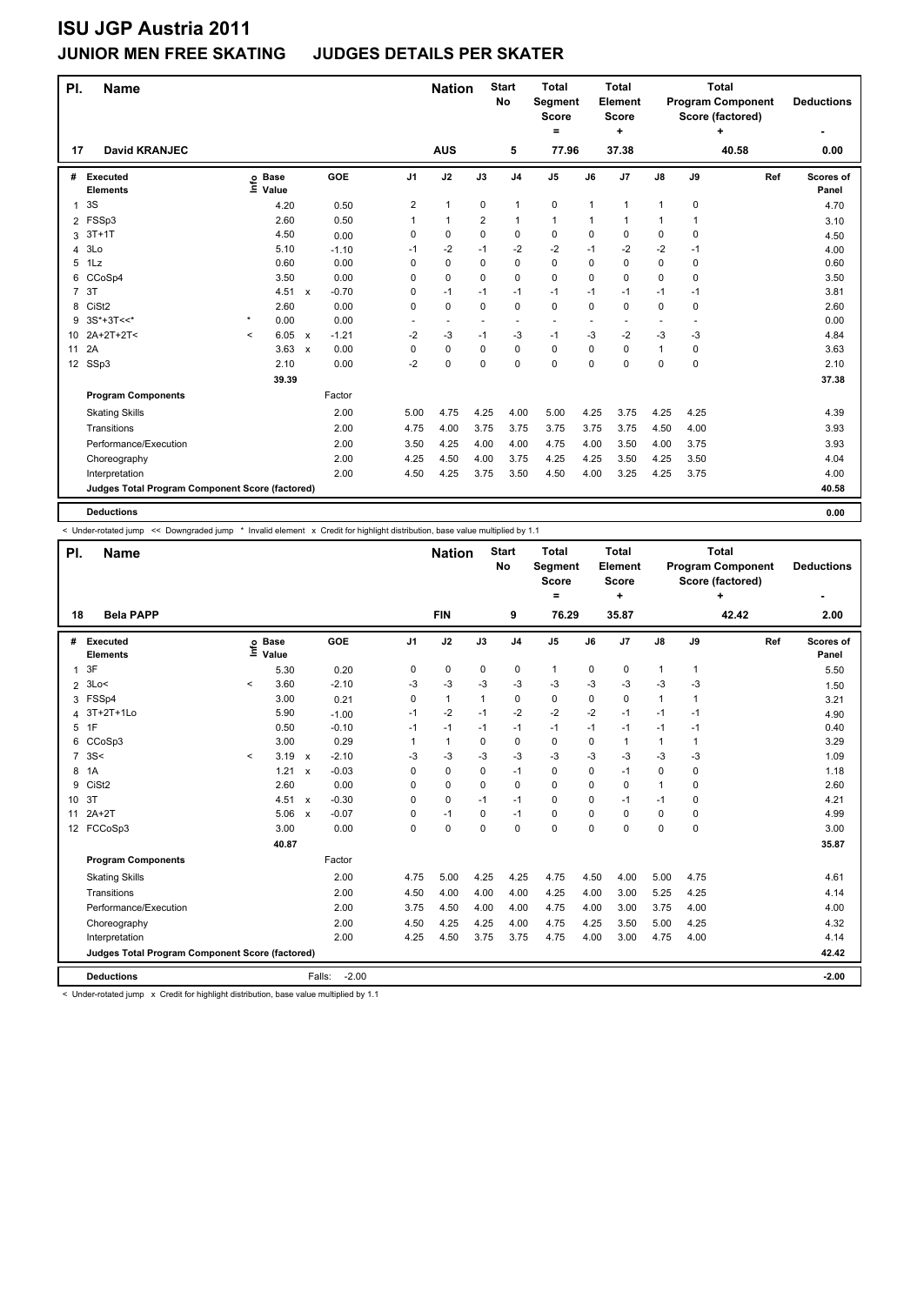### **JUNIOR MEN FREE SKATING JUDGES DETAILS PER SKATER**

| PI.             | <b>Name</b>                                     |      |                      |                           |                   |                | <b>Nation</b> |      | <b>Start</b><br><b>No</b> | <b>Total</b><br><b>Segment</b><br><b>Score</b><br>= |          | <b>Total</b><br>Element<br><b>Score</b><br>÷ |               |      | <b>Total</b><br><b>Program Component</b><br>Score (factored) | <b>Deductions</b>  |
|-----------------|-------------------------------------------------|------|----------------------|---------------------------|-------------------|----------------|---------------|------|---------------------------|-----------------------------------------------------|----------|----------------------------------------------|---------------|------|--------------------------------------------------------------|--------------------|
| 19              | <b>Harry Hau Yin LEE</b>                        |      |                      |                           |                   |                | <b>HKG</b>    |      | 3                         | 74.66                                               |          | 41.14                                        |               |      | 34.52                                                        | 1.00               |
| #               | <b>Executed</b><br><b>Elements</b>              | lnfo | <b>Base</b><br>Value |                           | <b>GOE</b>        | J <sub>1</sub> | J2            | J3   | J <sub>4</sub>            | J <sub>5</sub>                                      | J6       | J7                                           | $\mathsf{J}8$ | J9   | Ref                                                          | Scores of<br>Panel |
| 1               | 3Lz                                             |      | 6.00                 |                           | $-0.70$           | $-1$           | $-1$          | $-1$ | $-1$                      | $-1$                                                | $-1$     | $-1$                                         | $-1$          | $-1$ |                                                              | 5.30               |
| $\overline{2}$  | 3F<<                                            | e    | 1.80                 |                           | $-0.90$           | -3             | -3            | $-3$ | $-3$                      | $-3$                                                | $-3$     | $-3$                                         | $-3$          | -3   |                                                              | 0.90               |
| 3               | $3T+2T+2T$                                      |      | 6.70                 |                           | $-0.30$           | 0              | $-2$          | 0    | $-1$                      | 0                                                   | 0        | $-1$                                         | $-1$          | 0    |                                                              | 6.40               |
| $\overline{4}$  | FSSp1                                           |      | 2.00                 |                           | $-0.39$           | $-1$           | $-1$          | $-1$ | $-2$                      | $-1$                                                | $-2$     | $-1$                                         | $-2$          | $-1$ |                                                              | 1.61               |
| 5               | $3S+2T$                                         |      | 5.50                 |                           | $-0.10$           | 0              | 0             | 0    | $-1$                      | 0                                                   | 0        | 0                                            | $-1$          | 0    |                                                              | 5.40               |
| 6               | 3T                                              |      | $4.51 \times$        |                           | 0.00              | 0              | 0             | 0    | $-1$                      | 0                                                   | 0        | 0                                            | 0             | 0    |                                                              | 4.51               |
| $\overline{7}$  | 3S                                              |      | 4.62                 | $\mathsf{x}$              | 0.00              | 0              | 0             | 0    | 0                         | 0                                                   | 0        | 0                                            | 0             | 0    |                                                              | 4.62               |
| 8               | CSSp3                                           |      | 2.60                 |                           | $-0.04$           | 0              | 0             | 0    | $-1$                      | 0                                                   | 0        | $-1$                                         | 0             | 0    |                                                              | 2.56               |
| 9               | $1A+2T$                                         |      | 2.64                 | $\mathsf{x}$              | $-0.14$           | $-1$           | 0             | 0    | $-1$                      | 0                                                   | -1       | $-1$                                         | $-1$          | -1   |                                                              | 2.50               |
| 10 <sup>1</sup> | 2A                                              |      | 3.63                 | $\boldsymbol{\mathsf{x}}$ | 0.00              | 0              | 0             | 0    | $\mathbf 0$               | 0                                                   | 0        | 0                                            | $-1$          | 0    |                                                              | 3.63               |
| 11              | CCoSp1                                          |      | 2.00                 |                           | 0.00              | 0              | $\mathbf 0$   | 0    | $\mathbf 0$               | 0                                                   | $\Omega$ | 0                                            | $\mathbf 0$   | 0    |                                                              | 2.00               |
|                 | 12 SISt1                                        |      | 1.80                 |                           | $-0.09$           | 0              | $-1$          | 0    | $-1$                      | 0                                                   | 0        | 0                                            | $-1$          | 0    |                                                              | 1.71               |
|                 |                                                 |      | 43.80                |                           |                   |                |               |      |                           |                                                     |          |                                              |               |      |                                                              | 41.14              |
|                 | <b>Program Components</b>                       |      |                      |                           | Factor            |                |               |      |                           |                                                     |          |                                              |               |      |                                                              |                    |
|                 | <b>Skating Skills</b>                           |      |                      |                           | 2.00              | 4.75           | 4.25          | 4.00 | 3.50                      | 4.75                                                | 3.75     | 3.50                                         | 4.00          | 4.00 |                                                              | 4.04               |
|                 | Transitions                                     |      |                      |                           | 2.00              | 4.50           | 3.75          | 3.25 | 3.00                      | 3.50                                                | 3.00     | 2.00                                         | 2.00          | 3.25 |                                                              | 3.11               |
|                 | Performance/Execution                           |      |                      |                           | 2.00              | 4.50           | 4.00          | 3.75 | 3.25                      | 4.25                                                | 3.00     | 2.75                                         | 3.00          | 3.50 |                                                              | 3.54               |
|                 | Choreography                                    |      |                      |                           | 2.00              | 4.75           | 3.50          | 3.75 | 3.50                      | 4.00                                                | 3.25     | 2.50                                         | 2.50          | 3.25 |                                                              | 3.39               |
|                 | Interpretation                                  |      |                      |                           | 2.00              | 5.00           | 3.75          | 3.25 | 3.00                      | 4.00                                                | 3.25     | 2.00                                         | 2.00          | 3.00 |                                                              | 3.18               |
|                 | Judges Total Program Component Score (factored) |      |                      |                           |                   |                |               |      |                           |                                                     |          |                                              |               |      |                                                              | 34.52              |
|                 | <b>Deductions</b>                               |      |                      |                           | $-1.00$<br>Falls: |                |               |      |                           |                                                     |          |                                              |               |      |                                                              | $-1.00$            |

<< Downgraded jump x Credit for highlight distribution, base value multiplied by 1.1 e Jump take off with wrong edge

| PI.            | <b>Name</b>                                     |         |                            |                      |                | <b>Nation</b> |      | <b>Start</b><br><b>No</b> | <b>Total</b><br>Segment<br><b>Score</b><br>= |      | <b>Total</b><br>Element<br>Score<br>÷ |               |          | <b>Total</b><br><b>Program Component</b><br>Score (factored)<br>÷ | <b>Deductions</b>  |
|----------------|-------------------------------------------------|---------|----------------------------|----------------------|----------------|---------------|------|---------------------------|----------------------------------------------|------|---------------------------------------|---------------|----------|-------------------------------------------------------------------|--------------------|
| 20             | <b>Marco KLEPOCH</b>                            |         |                            |                      |                | <b>SVK</b>    |      | $\mathbf{2}$              | 59.88                                        |      | 26.66                                 |               |          | 33.22                                                             | 0.00               |
| #              | <b>Executed</b><br><b>Elements</b>              |         | e Base<br>E Value<br>Value | <b>GOE</b>           | J <sub>1</sub> | J2            | J3   | J <sub>4</sub>            | J <sub>5</sub>                               | J6   | J7                                    | $\mathsf{J}8$ | J9       | Ref                                                               | Scores of<br>Panel |
| 1              | 3Lo<                                            | $\,<\,$ | 3.60                       | $-1.90$              | $-2$           | $-3$          | $-3$ | $-3$                      | $-2$                                         | $-3$ | $-2$                                  | $-3$          | $-3$     |                                                                   | 1.70               |
|                | 2 2A+SEQ                                        |         | 2.64                       | $-1.14$              | $-2$           | -3            | $-2$ | $-2$                      | $-2$                                         | $-3$ | $-2$                                  | $-3$          | $-2$     |                                                                   | 1.50               |
| 3              | 2Lz                                             |         | 2.10                       | 0.00                 | 0              | 0             | 0    | $\mathbf 0$               | 0                                            | 0    | 0                                     | 0             | 0        |                                                                   | 2.10               |
| 4              | FSSp3                                           |         | 2.60                       | 0.21                 | 0              | 0             | 1    | $\mathbf 0$               | 0                                            | 0    | 1                                     | $\mathbf{1}$  | 1        |                                                                   | 2.81               |
| 5              | 3S<                                             | $\,<\,$ | 2.90                       | $-1.80$              | $-2$           | -3            | -3   | $-2$                      | $-2$                                         | -3   | $-2$                                  | $-3$          | $-3$     |                                                                   | 1.10               |
| 6              | CCoSp3                                          |         | 3.00                       | 0.00                 | 1              | 0             | 0    | $-1$                      | $\Omega$                                     | 0    | $\Omega$                              | 0             | $\Omega$ |                                                                   | 3.00               |
| $\overline{7}$ | 2Lz                                             |         | $2.31 \times$              | 0.00                 | 0              | 0             | 0    | 0                         | 0                                            | 0    | 0                                     | $-1$          | 0        |                                                                   | 2.31               |
| 8              | $2A+2T$                                         |         | 5.06                       | 0.00<br>$\mathsf{x}$ | $\Omega$       | 0             | 0    | $-1$                      | 0                                            | 0    | $\Omega$                              | 0             | 0        |                                                                   | 5.06               |
| 9              | $2F+2T$                                         |         | $3.41 \times$              | 0.00                 | $\Omega$       | 0             | 0    | $\mathbf 0$               | 0                                            | 0    | 0                                     | 0             | 0        |                                                                   | 3.41               |
| 10             | CCSp1                                           |         | 2.00                       | $-0.13$              | $-1$           | $-1$          | 0    | $-1$                      | 0                                            | 0    | 0                                     | $-1$          | 0        |                                                                   | 1.87               |
| 11             | SISt1                                           |         | 1.80                       | 0.00                 | 0              | $-1$          | 0    | 0                         | 0                                            | 0    | 0                                     | 0             | $\Omega$ |                                                                   | 1.80               |
|                | 12 2Lz*+2T*+2T*                                 | $\star$ | 0.00                       | 0.00                 |                |               |      |                           |                                              |      |                                       |               |          |                                                                   | 0.00               |
|                |                                                 |         | 31.42                      |                      |                |               |      |                           |                                              |      |                                       |               |          |                                                                   | 26.66              |
|                | <b>Program Components</b>                       |         |                            | Factor               |                |               |      |                           |                                              |      |                                       |               |          |                                                                   |                    |
|                | <b>Skating Skills</b>                           |         |                            | 2.00                 | 3.75           | 3.75          | 3.50 | 3.25                      | 4.00                                         | 3.50 | 3.50                                  | 3.75          | 3.50     |                                                                   | 3.61               |
|                | Transitions                                     |         |                            | 2.00                 | 4.00           | 3.00          | 3.00 | 2.75                      | 3.25                                         | 3.00 | 3.25                                  | 3.75          | 3.25     |                                                                   | 3.21               |
|                | Performance/Execution                           |         |                            | 2.00                 | 3.50           | 3.75          | 3.25 | 3.00                      | 3.75                                         | 3.25 | 3.00                                  | 3.00          | 3.25     |                                                                   | 3.29               |
|                | Choreography                                    |         |                            | 2.00                 | 3.75           | 3.50          | 3.25 | 2.50                      | 3.75                                         | 3.25 | 3.50                                  | 3.25          | 3.25     |                                                                   | 3.39               |
|                | Interpretation                                  |         |                            | 2.00                 | 3.25           | 3.50          | 3.00 | 3.00                      | 3.75                                         | 3.00 | 3.00                                  | 2.75          | 3.00     |                                                                   | 3.11               |
|                | Judges Total Program Component Score (factored) |         |                            |                      |                |               |      |                           |                                              |      |                                       |               |          |                                                                   | 33.22              |
|                | <b>Deductions</b>                               |         |                            |                      |                |               |      |                           |                                              |      |                                       |               |          |                                                                   | 0.00               |

< Under-rotated jump \* Invalid element x Credit for highlight distribution, base value multiplied by 1.1